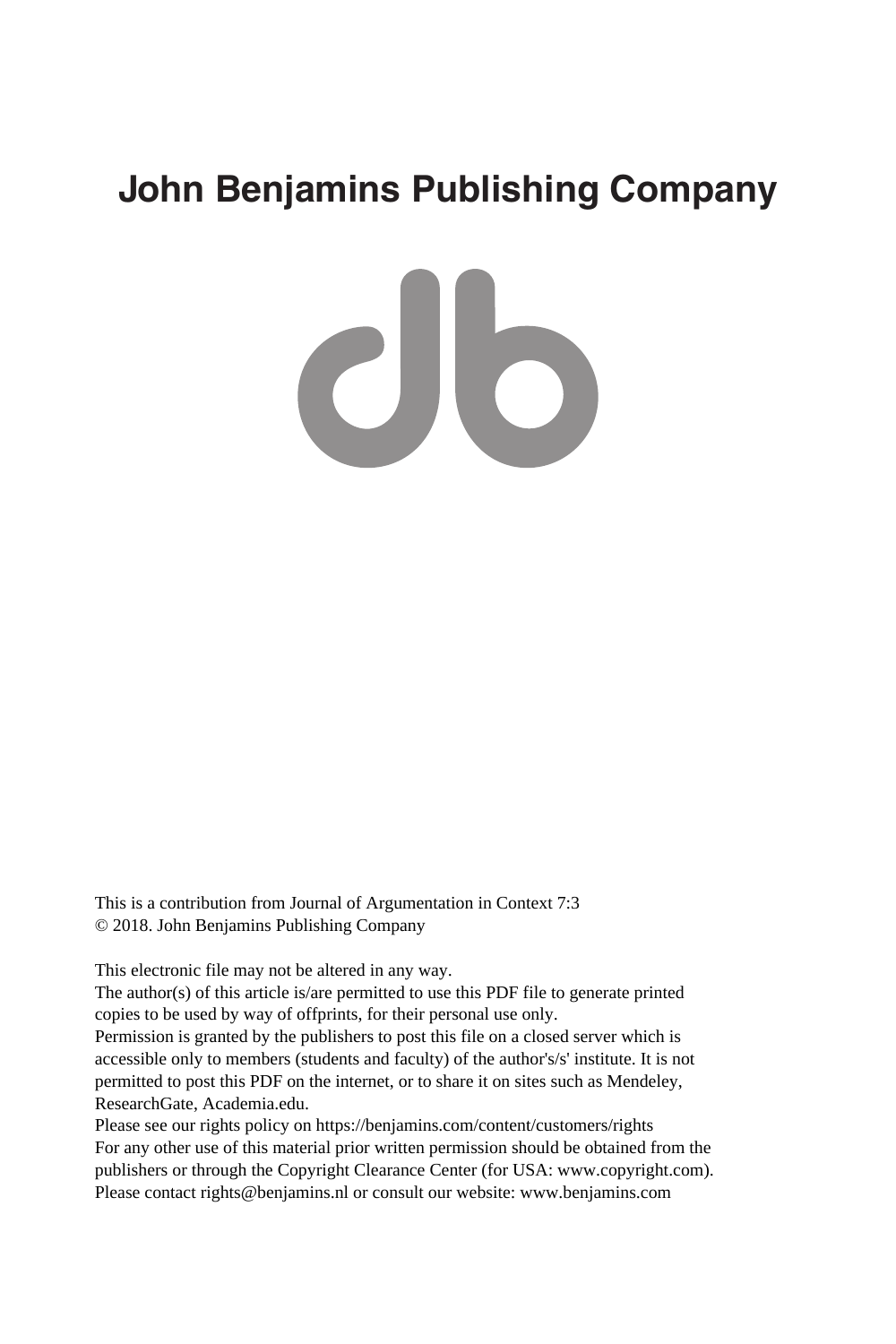## **Divide to unite**

## Making disagreement explicit in dispute mediation

Emma van Bijnen and Sara Greco Universita della Svizzera italiana

In dispute mediation, mediators, perhaps counterintuitively, make the disagreement between parties explicit and formulate their interventions on the disagreement in such a way that the disagreement is made manageable. In this paper, three functions of identifying and elucidating the parties' disagreement that demonstrate the importance of making disagreement salient – (1) uncovering real issues, (2) emphasizing conflict ownership, (3) making disagreements manageable – are presented. Corpora of mediation simulation transcripts are used as empirical bases for the analyses of the means by which mediators make disagreement explicit (the how) and for what specific functions they do so (the why). The three aspects of strategic maneuvering [\(van Eemeren 2010\)](#page-30-0) are used to analyze how mediators construct the interventions on the disagreement in terms of: (a) the topics they select from the topical potential, (b) the adjustment of interventions to suit their intended addressee(s), and (c) what presentational devices are used.

**Keywords:** disagreement, dispute mediation, issues, strategic maneuvering

## **1. Introduction**

For the last decades, dispute mediation has been used to resolve disputes in a variety of situations, from divorce conflicts to disputes between agencies and in communities, from disagreements between doctors and patients to consumers and organizations ([Burrell](#page-28-0) and Vogl 1990: 237). Because of its applicability, we may expect this Alternative Dispute Resolution<sup>1</sup> option to become even more

**<sup>1.</sup>** Alternative Dispute Resolution (ADR) methods, under which we find techniques such as negotiation, arbitration, and mediation, are options for resolving conflicts alternative to the traditional juridical options (see for example [Herman](#page-29-0) 2006).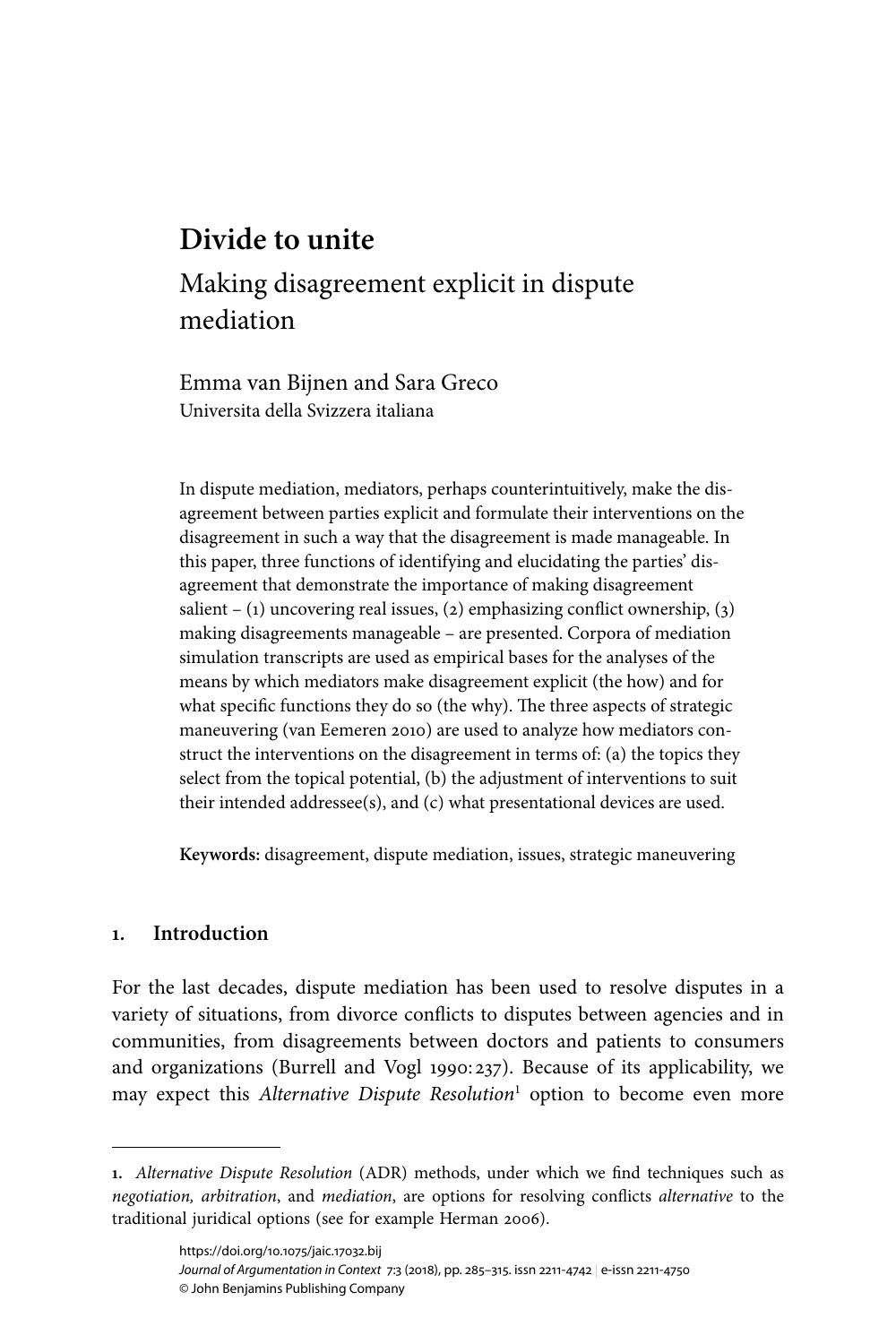widespread in reach and application in the future, <sup>2</sup> with institutions such as for example the European Union pushing for its application.<sup>3</sup>

We refer to dispute mediation, when a (theoretically) neutral third party tries to procedurally guide two or more parties in a conflict at deadlock to a win-win resolution of their conflict. One of the biggest motivators for parties to reach out to a mediator is relationship repair, since this ADR method offers "the possibility to restore jeopardized relationships using reason in dialogue" (Greco [Morasso](#page-29-1) [2011](#page-29-1): 2). Parties resort to mediation because without external aid they are unable to enter into a constructive discussion that may ultimately lead to a mutually beneficial solution of the problem that negatively affects their relationship. Simply put, in order for mediation to be successful, the mediator needs to transform the interaction into one in which parties are able to see each other as argumentative critical discussants instead of adversaries that need to be shut down. For this reason, dispute mediation has already been the subject of several studies in the field of argumentation (see for example [Aakhus](#page-28-1) 2003; Greco [Morasso](#page-29-1) 2011; [Jacobs](#page-29-2) 2002; [van](#page-30-1) [Eemeren et](#page-30-1) al. 1993; [Vasilyeva 2017\)](#page-30-2).

A win-win resolution can only be found when the parties go from hostile to reasonable. The necessity of this transformation makes the creation of common ground between the parties in conflict one of mediators' most important but also most difficult tasks. Because of the stalemate in the initial situation, this is anything but easy. Still, it has been established that reorienting parties in a conflict at deadlock "toward a "new and shared perception of their relationship" is one of the most central aims of dispute mediation ([Currie 2004:](#page-28-2)10).

Although creating common ground is difficult and of great importance for a successful resolution of a conflict, dispute mediators can also be seen emphasiz-

**<sup>2.</sup>** In this paper, we study mediation as a highly professionalized and institutionalized practice within the ADR methods and as it is currently understood by most certified ADR mediators. However, it should be noted that dispute mediation has existed long before the ADR methods were established, both in formal and in informal settings (see for example Greco [Morasso](#page-29-1) [2011:](#page-29-1)18–19). In addition, mediation may vary across cultures (see for example [Tabucanon,](#page-30-3) Wall and [Yann](#page-30-3) 2008; Wall, [Beriker](#page-30-4) and Wu 2010; Wall and [Dunne](#page-30-5) 2012). For example, differences in mediation practices have been noted in studies on mediation in Asia (see for example [Cola](#page-28-3)[trella](#page-28-3) 2000; [Deng](#page-28-4) 2012; Kim, Wall Jr, [Sohn](#page-29-3) and Kim 1993; Ran and [Zhao](#page-29-4) 2018). The data used in this study concern ADR mediation practices that are relatively standard and may be understood by professional mediators in Europe and North America, where the mediators included in the corpora practice their profession. Although a comparison between the argumentative characteristics of different forms of dispute mediation are very interesting, the inclusion of such a discussion is beyond the scope of this paper.

**<sup>3.</sup>** See for example the DIRECTIVES 2008/52/EC of the European Parliament and of the Council, <https://eur-lex.europa.eu/legal-content/EN/TXT/PDF/?uri=CELEX:32008L0052&from=LV> (last visited May 2018), which promote mediation in civil and commercial matters.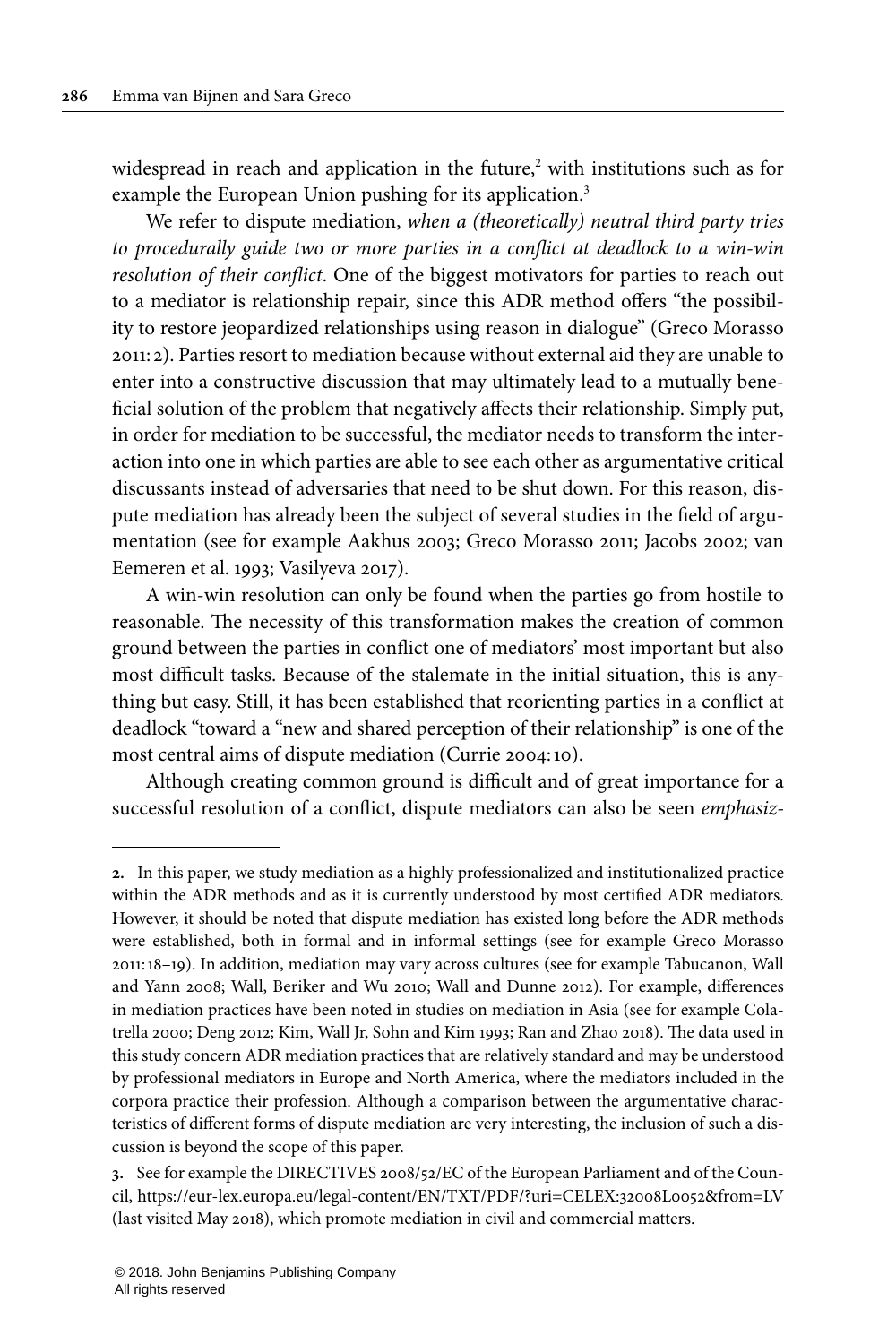ing the parties' disagreement, namely the issue(s) in the conflict. In our view, the issues correspond to the differences of opinion between the parties, which can be the subject of an argumentative discussion. Mediators could be said to be tasked with making the disagreement explicit, i.e. identifying and elucidating the disagreement, in mediation sessions, because "if it is not clear exactly what difference of opinion underlies the discourse, there will be no way of telling whether the difference has been resolved by the discourse" (van [Eemeren](#page-30-0) 2010:12). Of course, making disagreement explicit does not mean that a mediator will emphasize the conflict between the parties, but rather that he or she will clarify the differences of opinion that can be treated through discussion.

In this paper, starting from an argumentative perspective, we examine why and how mediators try to strategically make the disagreement salient. The 'why' refers to the aims that mediators have in relation to the design of the parties' discussion; the 'how' refers to the discursive means by which they achieve these aims. To make the disagreement explicit, mediators must both identify and elucidate the issues at the center of the conflict. We say 'strategically' because this counterintuitive line of action could be regarded as jeopardizing the already fragile state of the common ground and the difficult process of creating sufficient common starting points for the resolution process to be successful. This practice of making disagreement explicit during the mediation process seems counterintuitive because common ground – that which the parties share and what they agree on – is the counterpart of disagreement. However, the real sources of disagreement are often invisible to the parties that are entrenched in all-encompassing hostility. Therefore, if creating a "shared perception" is a mediator's central aim, questions related to the rationale of identifying and elucidating the disagreement naturally emerge.

We will proceed as follows. In [Section](#page-4-0) 2, we outline the theoretical framework of this study and introduce strategic maneuvering as a theoretical basis for our analyses of the different functions and discursive means of making the disagreement explicit in terms of resolvable differences of opinion. In [Section](#page-8-0) 3, the methodology used for the collection and the analyses of empirical data is presented. In [Section](#page-12-0) 4, we show the main results of our analyses, by outlining three different functions of identifying and elucidating the disagreement between the parties within mediators' strategic maneuvering. Whilst commenting on the functions, we also explain the means by which mediators try to achieve these functions; this is made possible by using the concept of strategic maneuvering, which intrinsically connects means and functions of discursive moves in argumentation. Finally, we draw some conclusions in [Section](#page-25-0) 5.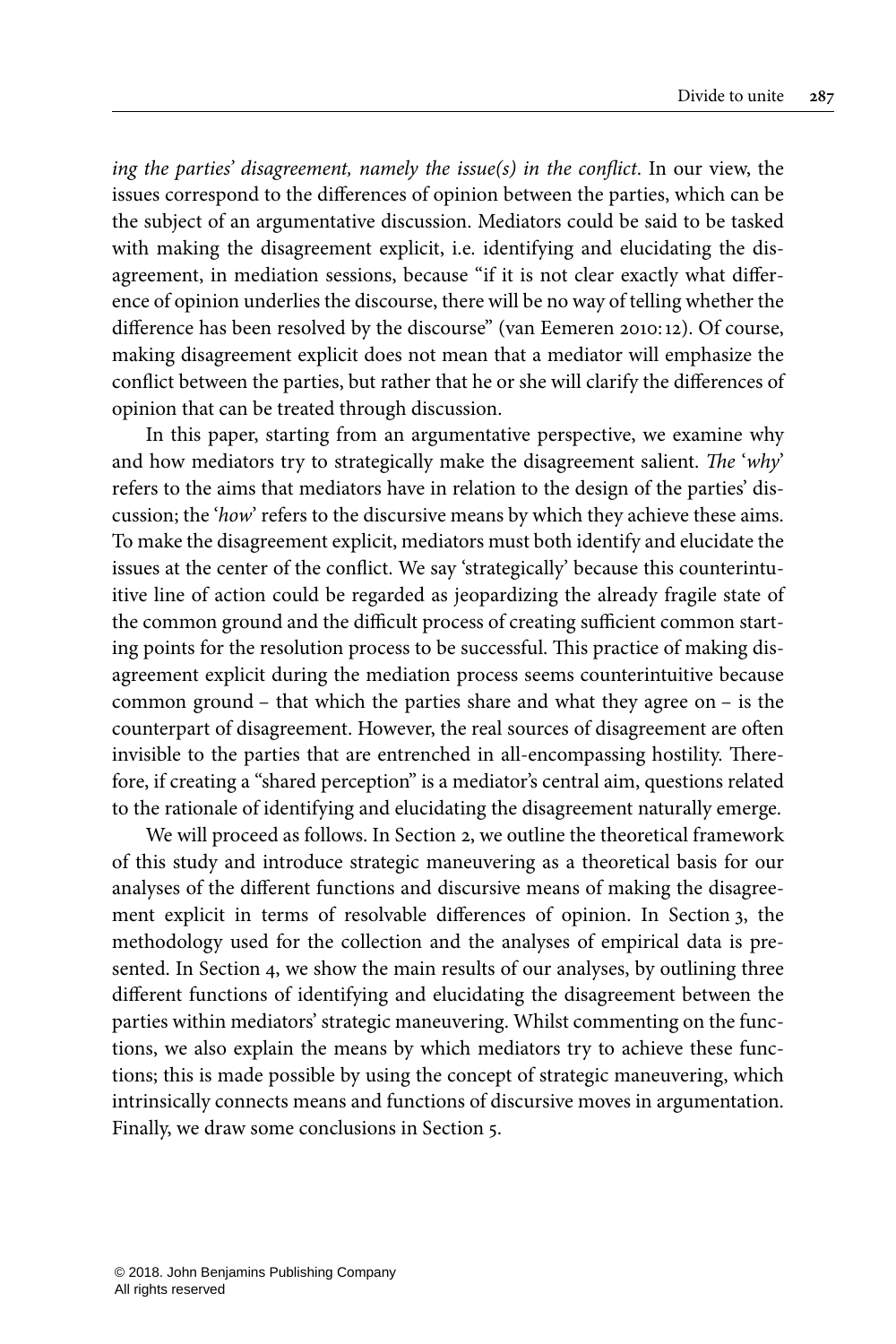## <span id="page-4-0"></span>**2. Theoretical framework**

In this study, we adopt a pragma-dialectical framework as the foundation for the analysis of discourse. More specifically, the extended version of pragma-dialectics named strategic maneuvering will be used. The analyses will be presented in [Section](#page-12-0) 4. In [Section](#page-4-0) 2 the role of disagreement in argumentative discussions is described [\(Section](#page-4-1) 2.1) and mediators' choices for making disagreement explicit in terms of strategic maneuvering are interpreted ([Section](#page-6-0) 2.2). This theoretical approach will be explained as functional for the understanding of why and how mediators strategically make disagreement explicit in the mediation session.

#### <span id="page-4-1"></span>**2.1** The space of disagreement in argumentative discussions

The study of disagreement and argument is interesting, whether the disagreement can be found emerging as a response to a previous utterance in a text or conversation (see for example [Jackson](#page-29-5) and Jacobs 1980), or as differences of opinion that are closely connected to, and often tangled up with, the general hostilities between the parties at conflict. Several dialogical models of argumentation recognize that as a starting point for an argumentative discussion there must be some form of disagreement. [Plantin](#page-29-6) (1996) observes that argumentation arises when a discourse runs against a counter-discourse. Barth and Krabbe speak of conflict of opinion (1982:19); and van Eemeren and Grootendorst (see for example [1984](#page-30-6), [2004\)](#page-30-7) use the term difference of opinion to indicate the origin of an argumentative discussion in pragma-dialectics. It is the latter that we adopt as our main theoretical framework in this paper.

A difference of opinion normally emerges in the course of a discussion, when a standpoint is met with "doubt or contradiction" (van Eemeren and [Grootendorst](#page-30-7) [2004](#page-30-7):60). In such cases, "it becomes clear" that the standpoint is not accepted (ibid.). We interpret "it becomes clear" as meaning "clear for the disputants". In many cases, in everyday conversation as well as in several institutionalized settings, it is clear for the disputants that they have a difference of opinion; in other words, it is clear that they have one or more points of disagreement (or issues), which are set against a background of already accepted starting points. The general aim of an argumentative critical discussion is for the disputants to resolve their difference of opinion in an ideally reasonable manner. 4 In the resolution

**<sup>4.</sup>** Pragma-dialectics introduces an ideal argumentative discussion – the critical discussion – in which "a protagonist and an antagonist make an attempt to resolve their difference of opinion in a reasonable way", using a "series of basic rules which together constitute a code of conduct for a reasonable discussion" ([van Eemeren 2001:](#page-30-8)15).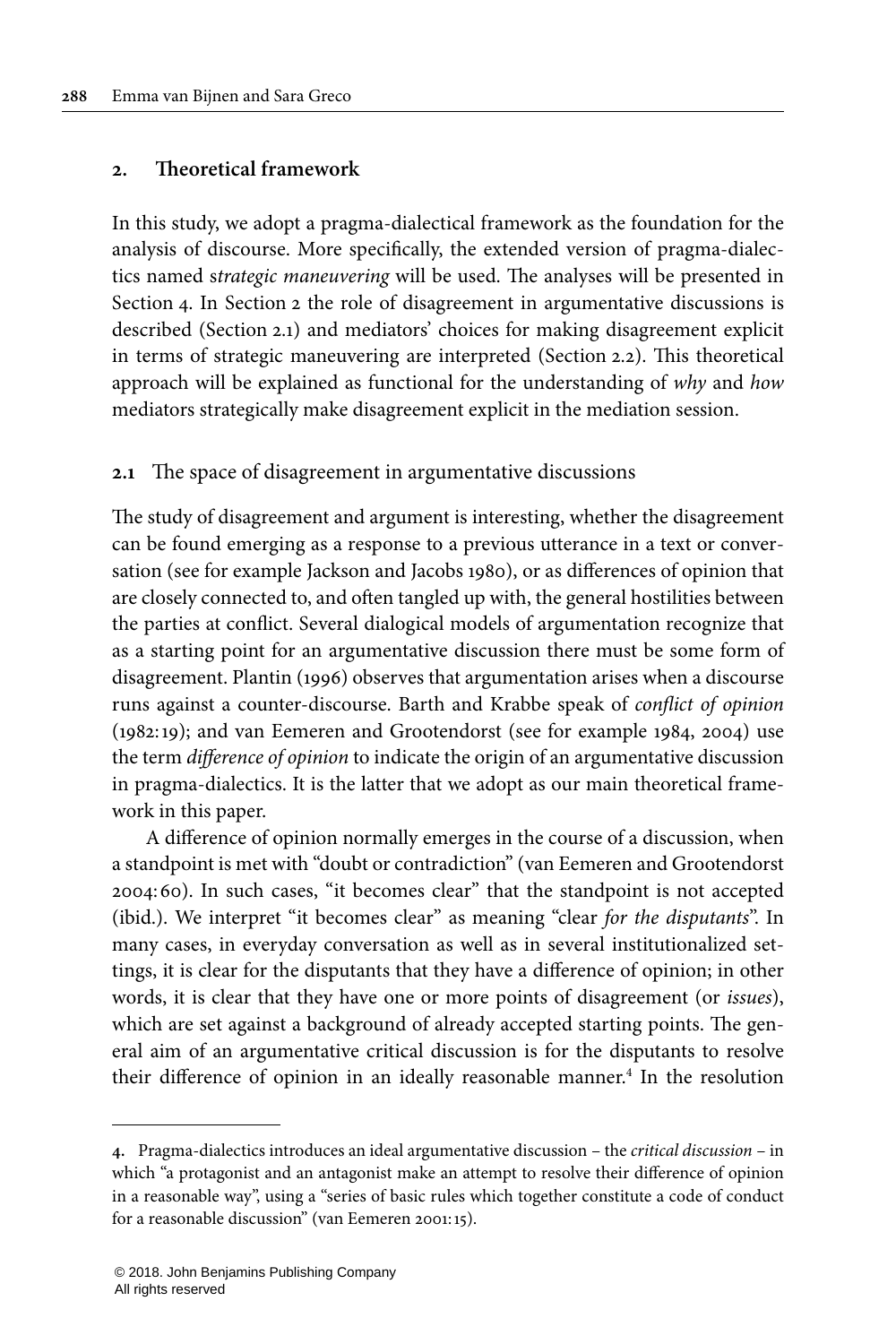process described in the pragma-dialectical model of the critical discussion, different stages are distinguished. Relevant in this study are the confrontation stage and, although to a lesser degree, the opening stage. Whilst some degree of common ground is necessary for conducting a fruitful discussion (van [Eemeren](#page-30-7) and [Grootendorst](#page-30-7) 2004:60), which happens in the opening stage, when "the parties to the difference of opinion try to find out how much relevant common ground they share" (ibid); the difference of opinion emerges in the *confrontation stage* of a critical discussion<sup>5</sup>

When the parties have a difference of opinion and are aware of it in a context that is otherwise non-conflictual, this process normally runs smoothly. However, in (highly) conflictual situations, it is less evident that parties are able to recognize their difference of opinion, or are able to agree on common starting points, themselves. Greco Morasso ([2011:](#page-29-1)167) observes that "the mere contraposition of different (or even opposed) standpoints is not sufficient to make an argumentative discussion" and that it is the mediator's task to construct an argumentative space for the parties. So, it is clear that discussants, even when they fiercely oppose each other, may not be sure about their difference of opinion at all.

Pushing this observation to the forefront, in this paper we claim that it is part of a dispute mediator's tasks to identify and elucidate what the parties disagree on and present the disagreement to the parties themselves. A mediator who procedurally guides a session tries to find explicit answers to the questions: what are the issues that the standpoints of the parties accept and reject? And, more broadly speaking; what is the conflict about?

Compared to a non-conflictual discussion in a natural setting, third parties' argumentation in conflict resolution requires some extra effort at the level of the design of the discussion ([Aakhus](#page-28-1) 2003, [2007;](#page-28-5) [Greco](#page-29-7) 2018). The parties tend to be unable to design the discussion by themselves; this being a good reason for their acceptance of external support in the form of a neutral third party. The design is mainly done in the initial phase of the mediation process, although, mediators will (need to) further fine-tune and adjust the explication of the issues throughout the mediation interaction. Mediators will establish and refine the characterization of issues to ensure that the discussion that follows is actually on the issues that are central in the conflict. It follows that mediators design interventions on the issue and the interests of the parties at conflict. If not all the important issues

**<sup>5.</sup>** In the argumentation stage, parties will advance arguments for their standpoint(s) and discuss them; in the concluding stage, ideally, the difference of opinion is resolved. This paper mainly deals with confrontation stage and opening stage, because we are interested in how disagreement is made explicit. For more discussion on the four stages of the critical discussion, see for example van Eemeren [\(2001:](#page-30-8)15–16) or van Eemeren et al. ([2014](#page-30-9): 529–531).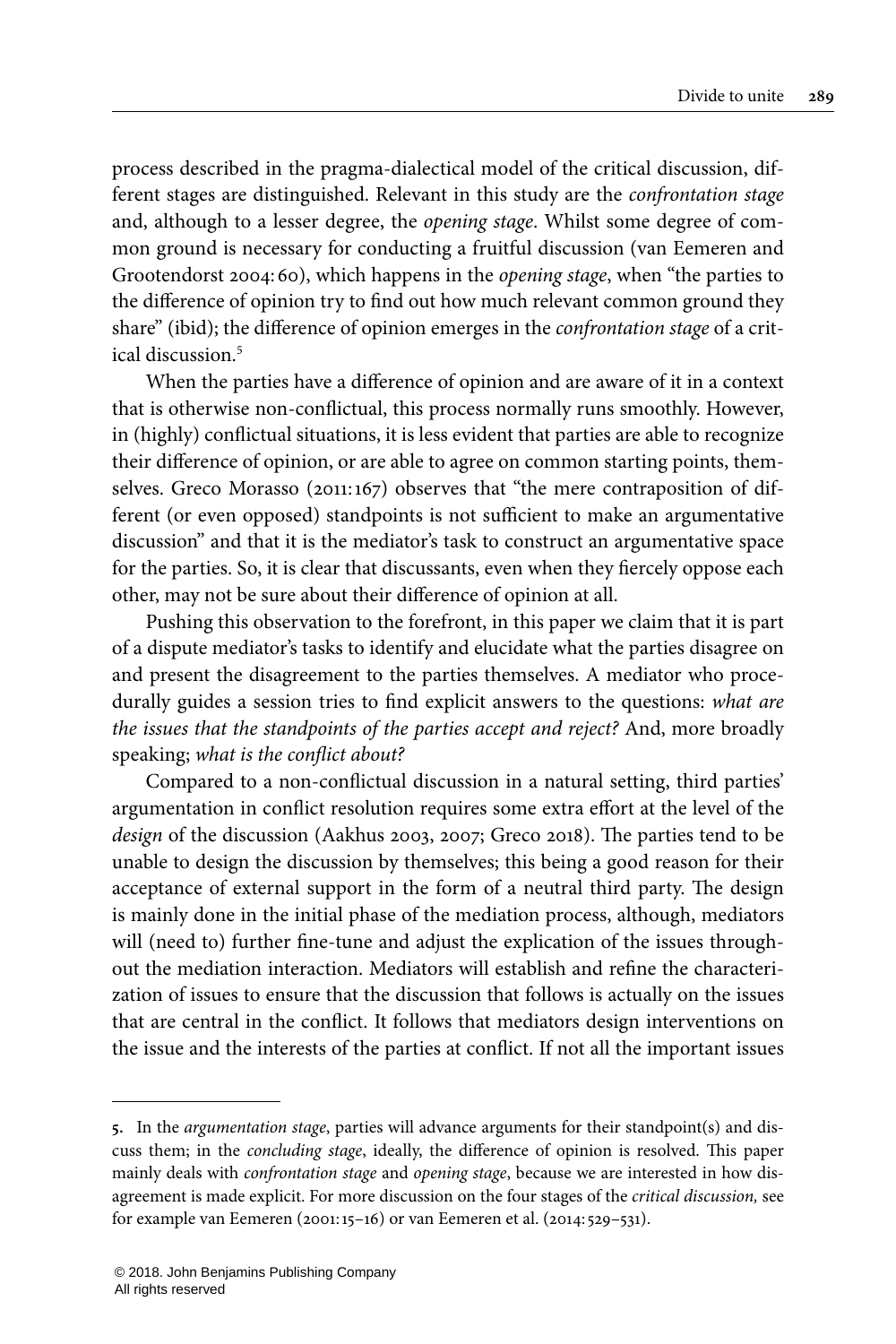are brought out and resolved during the discussion and the underlying interests are not included in the solution, we cannot assume the solution(s) to be durable and to have a rehabilitating effect on the damaged relationship between parties.

In some specific settings, the art of making disagreement explicit has an interesting historical precedent in the concept of divisio as a part of the orator's speech in classical rhetoric 6 [\(Montefusco](#page-29-8) 1987: 71). In an educational handbook such as the Rhetorica ad Herennium (I century BC), the divisio (or partitio) is described as a part of the speech in which the orator establishes what is controversial (i.e., as one might say, the difference of opinion) and what is shared by the interlocutors;<sup>7</sup> in pragma-dialectical terms, this includes working with the confrontation and opening stages at once, although the main emphasis is on the confrontation stage, because divisio means making the main points of disagreement explicit. Interestingly, however, the divisio as one part of the orator's speech was not always recommended in all argumentative discourse [\(Montefusco](#page-29-8) 1987: 71–72); it was however recommended to students who needed to learn what argumentation is (see the discussion on Seneca The Elder in [Berti](#page-28-6) 2007:81ff). This is to say, that the divisio – i.e. agreeing on what parties disagree and agree on – is important at a conceptual level, as a crucial (though often implicit) part of argumentative confrontation.

When 'agreement on disagreement' does not come naturally to parties in a difference of opinion, someone else – in our case, a neutral third party – needs to aid the parties by helping them navigate through the definition of the disagreement, i.e. helping them in the confrontation stage to define the difference of opinion.

## <span id="page-6-0"></span>**2.2** Making disagreement explicit as part of a mediator's strategic maneuvering

The mediator's task of making disagreement explicit for the parties is oriented towards the reasonableness of the parties' discussion and, thus, is dialectical in nature. Nevertheless, this effort must also be understood as part of a mediator's own professional interests – to have the conflict resolved, which as a result enhances his or her reputation. Thus, 'making the disagreement explicit' may be

**<sup>6.</sup>** The Latin word divisio covered different meanings in classical rhetoric [\(Porter](#page-29-9) 1990:192). Divisio, in fact, was also used as a subtype of a locus (grossly speaking, an 'argument scheme'). However, in this paper, only the meaning of divisio as part of an orator's speech is relevant and a discussion on the polysemy of this term is beyond the scope of our work.

**<sup>7.</sup>** Original Latin in the Rhetorica ad Herennium: "Causarum divisio in duas partes distributa est. 2. Primum per narrationem debemus aperire, quid nobis conveniat cum adversariis si ea, quae utilia sunt nobis, convenient, quid in controversiis <relictum sit>…". A strikingly similar definition for divisio is given in Cicero's De Inventione, although Cicero uses the term partitio instead of divisio (see [Montefusco 1987](#page-29-8): 73).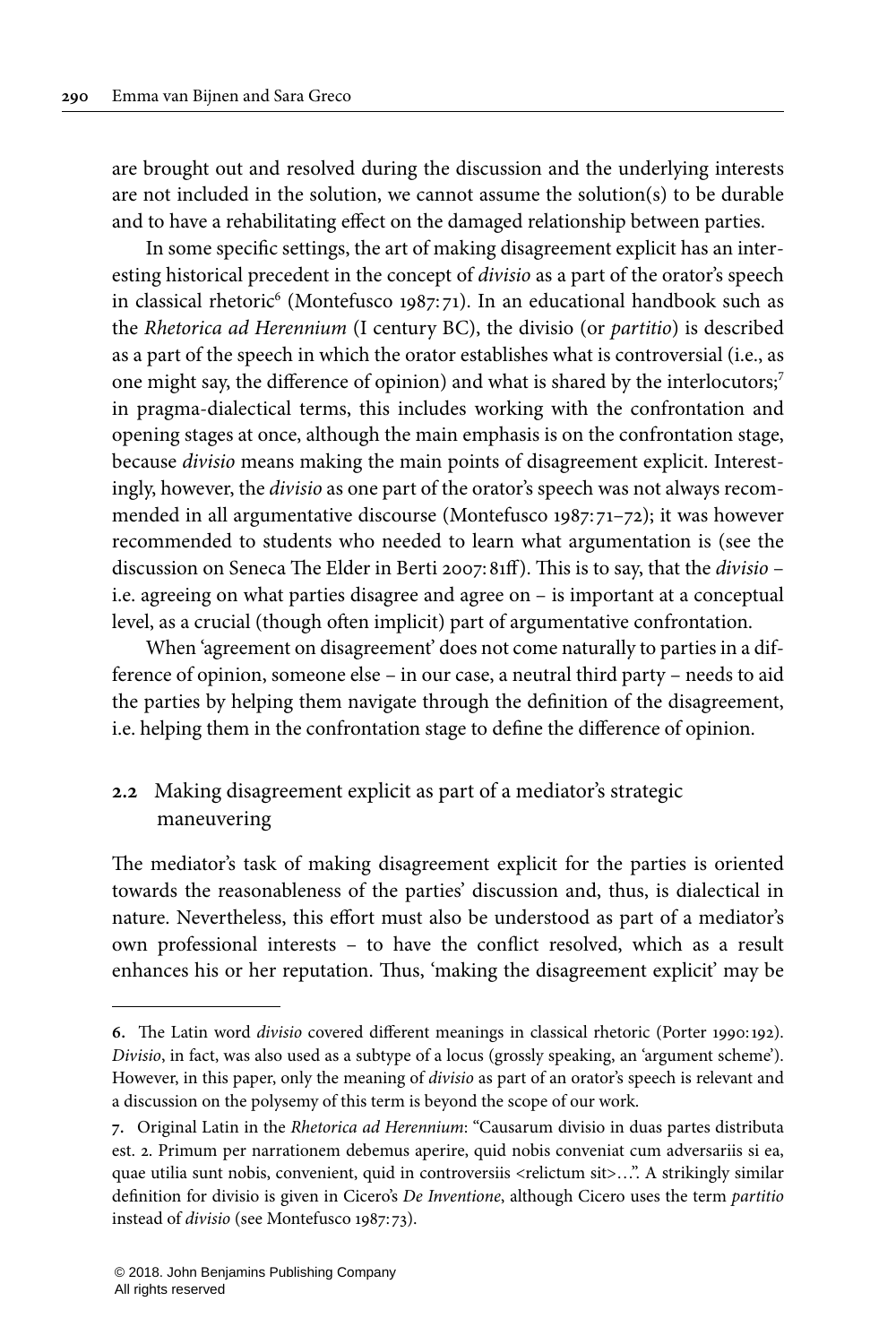better understood within the extended version of the pragma-dialectical approach to argumentation, which introduces the concept of strategic maneuvering. Aiming to bridge the gap between dialectics and rhetoric (van Eemeren and [Houtlosser](#page-30-10) [2009:](#page-30-10)4), strategic maneuvering "refers to the efforts that are made in the discourse [to move about] between effectiveness and reasonableness that the balance – the equilibrium – between the two is maintained" [\(van Eemeren 2010:](#page-30-0)41).

Strategic maneuvering can be used to understand how argumentation is presented in an attempt to resolve conflicts reasonably and effectively. It provides us with tools that can help us understand, not only what a mediator says to construct a reasonable discussion, but also how they do so effectively, or at least with effectiveness in mind. The concept of strategic maneuvering has been applied to dispute mediators before (Greco [Morasso](#page-29-10) 2012; [Vasilyeva](#page-30-2) 2017) but, to our knowledge, not in relation to why and how they make disagreement explicit.

Strategic maneuvering is composed of three interrelated aspects, which correspond to distinct choices made by the arguer; the topical selection, audience demand, and presentational devices. The topical selection is the "choice made from the available "topical potential", the (not always clearly delineated) repertoire of options for making an argumentative move" (van [Eemeren](#page-30-0) 2010:93). The adjustment to audience demand refers to the way argumentative moves are adjusted to the intended audience (van [Eemeren](#page-30-0) 2010:94). The presentational devices are the stylistic tropes and figures by which the argumentative move is designed strategically best (van [Eemeren](#page-30-0) 2010:94). Because the three aspects of strategic maneuvering are connected to each stage of the critical discussion, it is important to discuss the confrontation stage, which, as said in [Section](#page-4-1) 2.1, is of importance here because mediators need to help parties with the construction of their difference of opinion. Now, if the dialectical aim of the confrontation stage is described as achieving "clarity concerning the specific issues at stake and the positions held in the difference of opinion" (van [Eemeren](#page-30-0) 2010:45), the rhetorical aim is "to establish the definition of the difference of opinion that is optimal for the party concerned" (van [Eemeren](#page-30-0) 2010:45). With regard to the manner in which the parties will try to maneuver strategically when presenting the issues, "each party will attempt to achieve a definition of the difference of opinion that favors the issues this party wants to discuss and the positions this party likes to assume" ([van](#page-30-0) [Eemeren](#page-30-0) 2010:43). However, in order to find a lasting resolution of the conflict on the actual issue, it is important for the mediator to maneuver strategically in a way that the dialectical aim of the parties' confrontation stage overpowers the rhetorical aim, because the mediators try to establish issues that are central to the conflict for the sake of resolution, instead of aiding one of the parties to 'win' in the dispute. Interestingly, we might say that because the mediators' rhetorical goal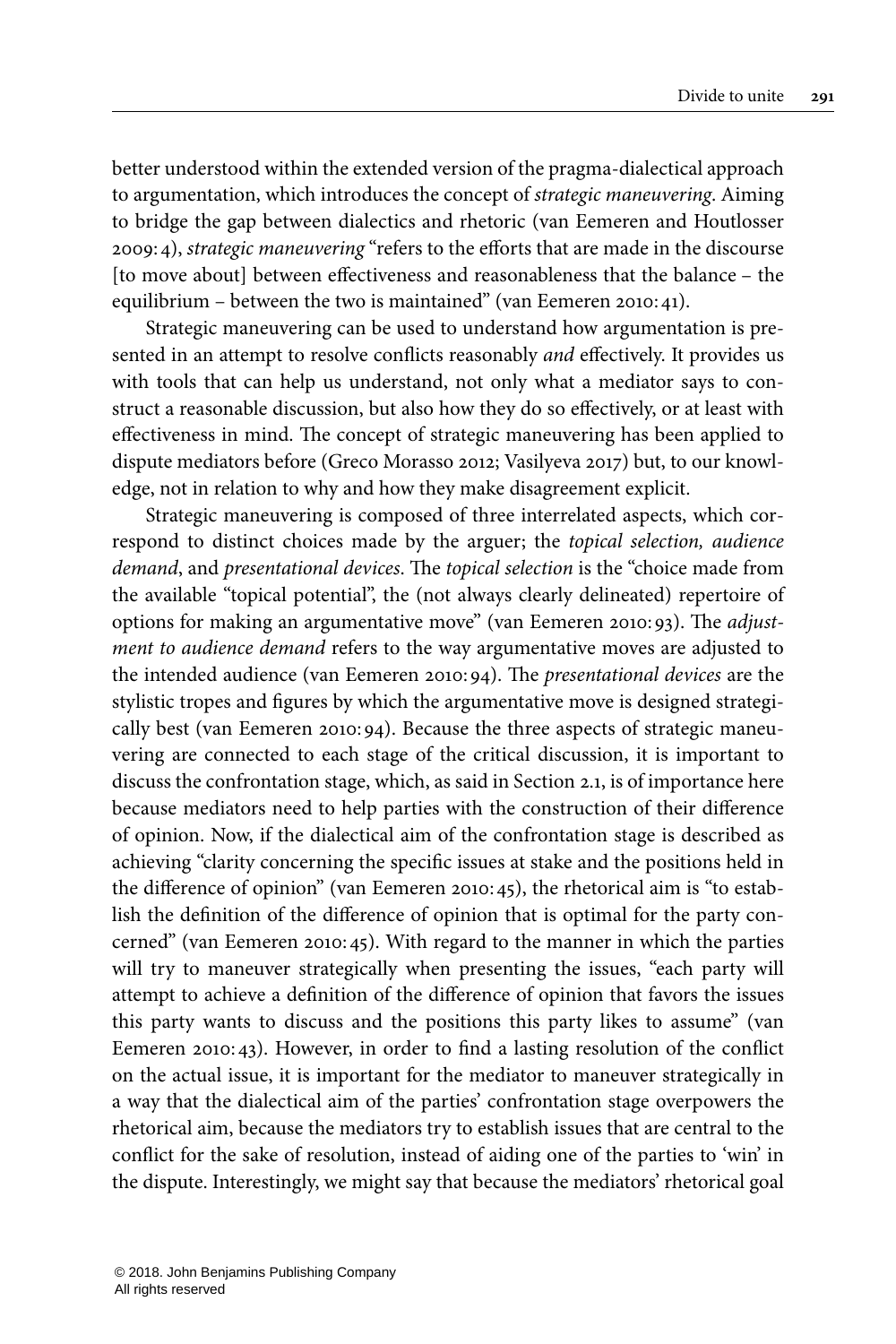is to help parties in such a way that they can solve their conflict through (reasonable) discussion, their rhetorical goal coincides with making the parties adhere to the dialectical goal of the confrontation stage. In fact, it is important that the real issues that represent the parties' interests emerge clearly and are not left out of the conflict resolution process; otherwise, profound issues are left unresolved, which would make the resolution of the conflict false (Greco [Morasso](#page-29-1) 2011:169ff). In this sense, even though it is in a mediator's best interest to formulate a conflict in such a way that it seems manageable for the parties, it is also in their best interest to formulate a conflict in a dialectically appropriate way, otherwise the whole resolution process is based on incomplete and 'fragile' starting points. This particular situation – having a rhetorical goal that makes mediators push parties in a direction of adopting a reasonable manner of conduct – means mediators are non-canonical participants of the parties' discussion. Their role is best described as designers of the parties' discussion (see [Aakhus 2007;](#page-28-5) [Vasilyeva 2017](#page-30-2)).

In this paper, the three aspects of strategic maneuvering will enable us to discuss two interrelated aspects: how (through which means) mediators make disagreement explicit, but also, and even more importantly, why (with what specific aims in mind) they do so.

## <span id="page-8-0"></span>**3. Methodological framework**

[Section](#page-8-0) 3 is dedicated to the data and method of analysis. In [3.1,](#page-8-1) the data collection method is presented. Additionally, the nature of the excerpts selected for this study, and how the two different corpora were constructed, is explained. In [3.2](#page-10-0) the data treatment is presented. In [3.3](#page-11-0) we will briefly summarize the method of this qualitative discourse analytical study by explaining how the theoretical framework introduced in [Section](#page-4-0) 2 is applied to the data in order to uncover the functions (why) and the means (how) by which disagreement may be made explicit.

## <span id="page-8-1"></span>**3.1** Data collection

One of the key elements of mediation is confidentiality (see for example [Freedman](#page-28-7) and [Prigoff](#page-28-7) 1986; [Deason](#page-28-8) 2001; and Burr [2002\)](#page-28-9), which gives parties the opportunity to solve the conflict without the danger of the content of the conversation becoming public in any way. The confidentiality, however, does pose a problem for mediation research in terms of accessibility to data. As a result, the corpora are made up of role-play sessions by professional mediators. This type of demonstrative mediation simulations have been acknowledged as a good basis for the analysis of discourse and argumentation in dispute mediation by different authors (see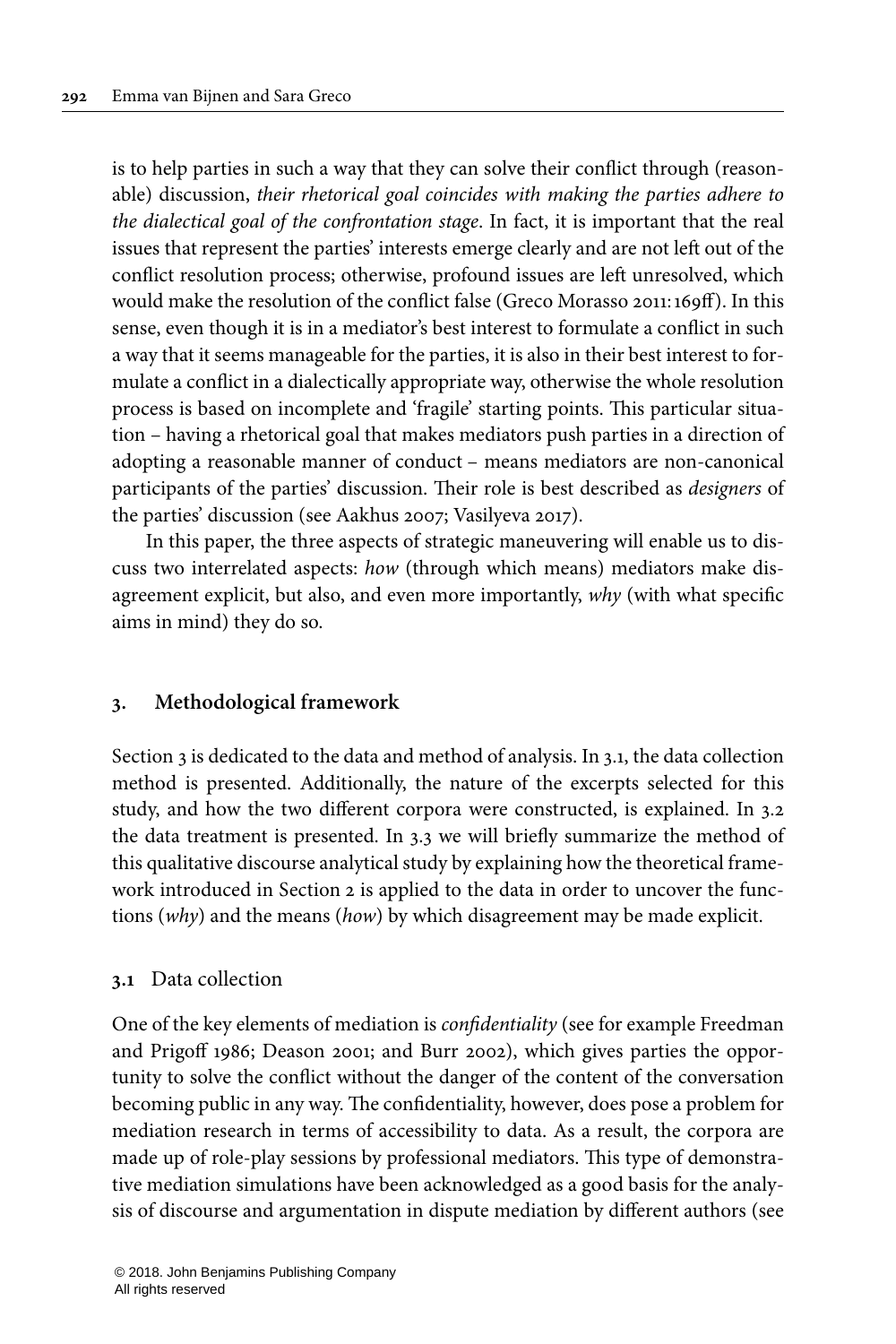for example [Putnam](#page-29-11) and Holmer 1992:136; [Susskind](#page-29-12) 2010; [Janier](#page-29-13) and Reed 2017). The data consists of dialogues between two to five participants, of which at least one mediates the interaction. As is the case in natural mediation, in some cases there are more than two participants who need to be part of the mediation process in order for a realistic and durable mutually beneficial solution to be found. In addition, some cases are mediated by more than one mediator, which is conventionally referred to as co-mediation.

The data come from two different corpora that are part of a growing collection of data assembled by our research group on argumentation in dispute mediation at Università della Svizzera italiana. The corpora are composed of audio- or videorecorded sessions of mock mediations in which the discussions are led by certified mediators.

We will now briefly describe the two corpora in a chronological order, i.e., in the order in which the mediation sessions were recorded. The first corpus (approximately 51'000 words) is comprised of six video-recorded sessions (about 60 minutes per session) mediated by two internationally renowned mediators.<sup>8</sup> Three of the sessions were recorded in Canada in the 1980s and three were recorded in the Netherlands in the early 2000s; these cases have been used for mediation training internationally. All cases in this corpus are in English.<sup>9</sup> All these sessions concern interpersonal conflicts in different domains, ranging from family mediation to business mediation and workplace mediation.

The second corpus (approximately 29'000 words) was constructed in collaboration with ADR Instituut<sup>10</sup> in Amsterdam, the Netherlands. This prominent institute for the education of professional mediators and prospective mediators in the Netherlands, has granted exclusive access to their courses in order to make audio-recordings of their mediation simulations performed during the specialization course on labor dispute mediation (workplace disputes) by ADR Instituut.<sup>11</sup> The role-plays are done by certified mediators with different levels of experience,

**<sup>8.</sup>** One of the two mediators is John Haynes, who is often considered a pioneer in the field of dispute mediation (see [www.acrnet.org](http://www.acrnet.org/), last visited May 2018). Since 2001, the Association for Conflict Resolution awards the 'John Haynes Distinguished Mediator Award' in his memory. The other mediator is Larry Fong (see [www.fongmediate.com](http://www.fongmediate.com/), last visited May 2018), who is the president elect of the Association for Conflict Resolution (ACR) and has been training mediators in different countries since 1997.

**<sup>9.</sup>** The cases mediated in Canada in the 1980s were produced by Kent Taylor [\(Haynes](#page-29-14) and [Haynes](#page-29-14) 1989:xv); the cases mediated in the Netherlands in the early 2000s were produced by Edumonde Mediation.

**<sup>10.</sup>** For more information on ADR Instituut see [www.adrinstituut.nl](http://www.adrinstituut.nl/) (last visited May 2018).

**<sup>11.</sup>** The data was collected on 21 March, 22 March, 4 April, and 5 April 2016, in Amsterdam, the Netherlands.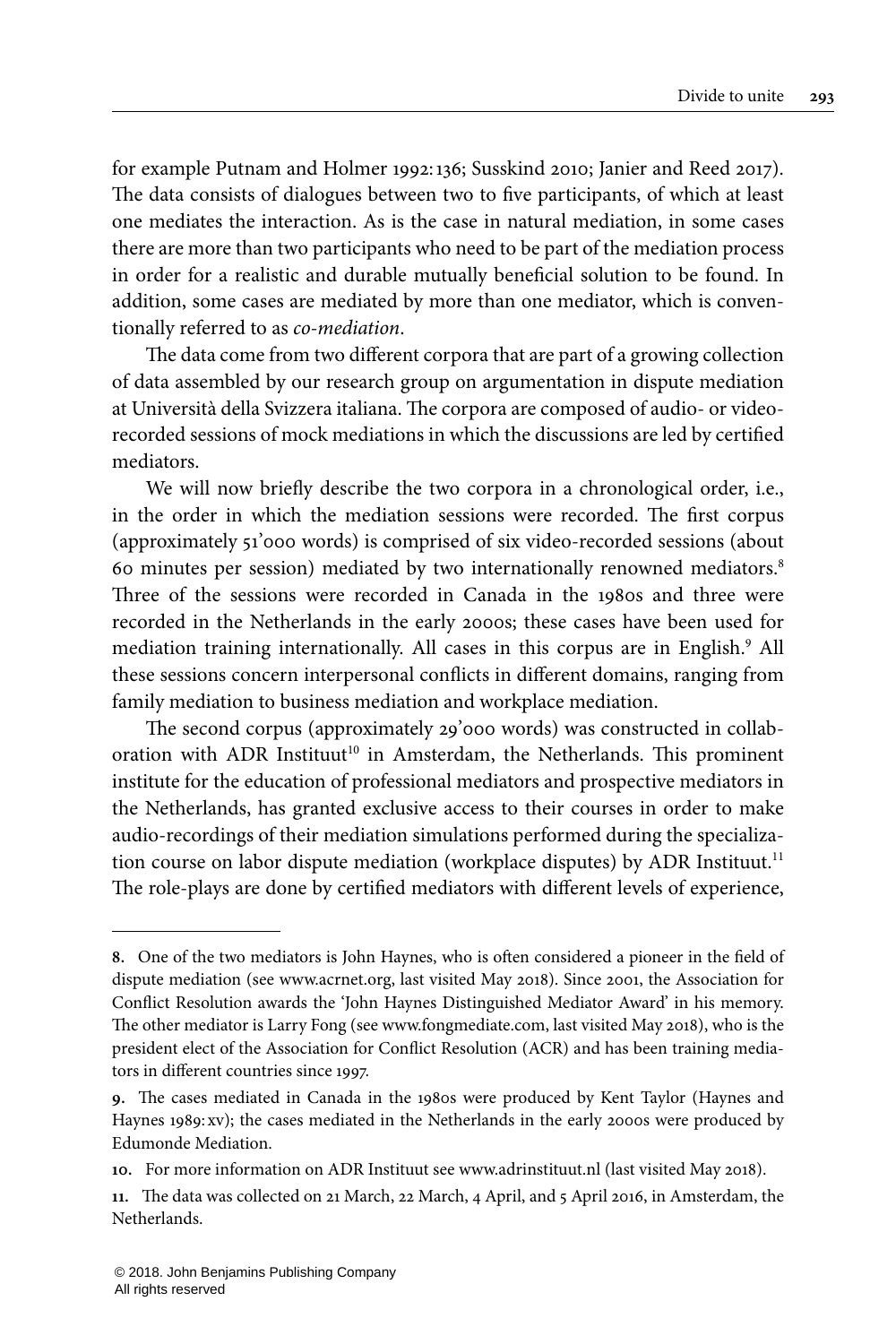from beginners to mediation veterans who have been practicing mediation, fulltime, since the 1990s or early 2000s.<sup>12</sup> Specifically, the cases selected for the mediation simulations are introduced by the mediators and are based on actual cases encountered by the participating mediators whilst mediating labor disputes. The cases were recently recorded by van Bijnen in 2016. The sessions were originally in Dutch and were transcribed and translated into English. [Excerpts](#page-17-0) 2, [4,](#page-21-0) and [6](#page-23-0) are taken from this corpus. [Excerpts](#page-17-0) 2 and [6](#page-23-0) belong to the same case (see [4.2](#page-16-0) and [4.4](#page-22-0)), and [Excerpt](#page-21-0) 4 to a separate case (see [4.3\)](#page-20-0). Whilst [Excerpt](#page-21-0) 4 is taken from a session that lasted approximately 55 minutes, [Excerpts](#page-17-0) 2 and [6](#page-23-0) were taken from a case that lasted over 1.5 hours.<sup>13</sup> All three excerpts from the corpus presented in this paper feature female mediators, and [Excerpts](#page-21-0) 4 and [6](#page-23-0) are interventions by the same mediator.

Despite the obvious differences in terms of language, setting, time of the recording, and parties involved, what is interesting is that these cases have a very similar structure. This is due to the fact that mediation, as said in [Section](#page-4-0) 2, has become a standardized and institutionalized practice within ADR (see for example the discussion in [Meier](#page-29-15) 2003), at least in some contexts and cultures (see footnote 2). For the present study, relying on data collected in different but homogeneous corpora is an advantage in terms of how much our findings will be representative: in fact, the recurrent strategies that have been found in the data are not specific of a particular mediator but have become part of a standardized practice. Moreover, relying on data collected at different times (from the 1980s to recent times) also increases generalizability of our findings, showing some invariant aspects that have established across time in this type of standardized institutionalized mediation.

#### <span id="page-10-0"></span>**3.2** Data treatment

All recordings, whether audio or audio-visual, are transcribed using a model for transcription based on [Traverso](#page-30-11) (1999). Earlier research on argumentation has

**<sup>12.</sup>** The roles of mediators and parties in conflict are acted out by certified professional mediators. Since the ADR Instituut course was on 'labor dispute mediation', the participants in the mediation session often include the conflict parties as well as other third parties, such as legal counseling, who help judge the functionality and legal grounding for the possible solutions discussed by the parties.

**<sup>13.</sup>** The mediation simulations in the second corpus take place during a mediation course; therefore, the precise duration is difficult to establish (the four-day course includes many coffee breaks, short and long intermissions, interruptions due to commentary, jokes, discussions, and so on). Instead, an approximate is given by calculating the total length of the recorded data by the responsible author of the simulated sessions.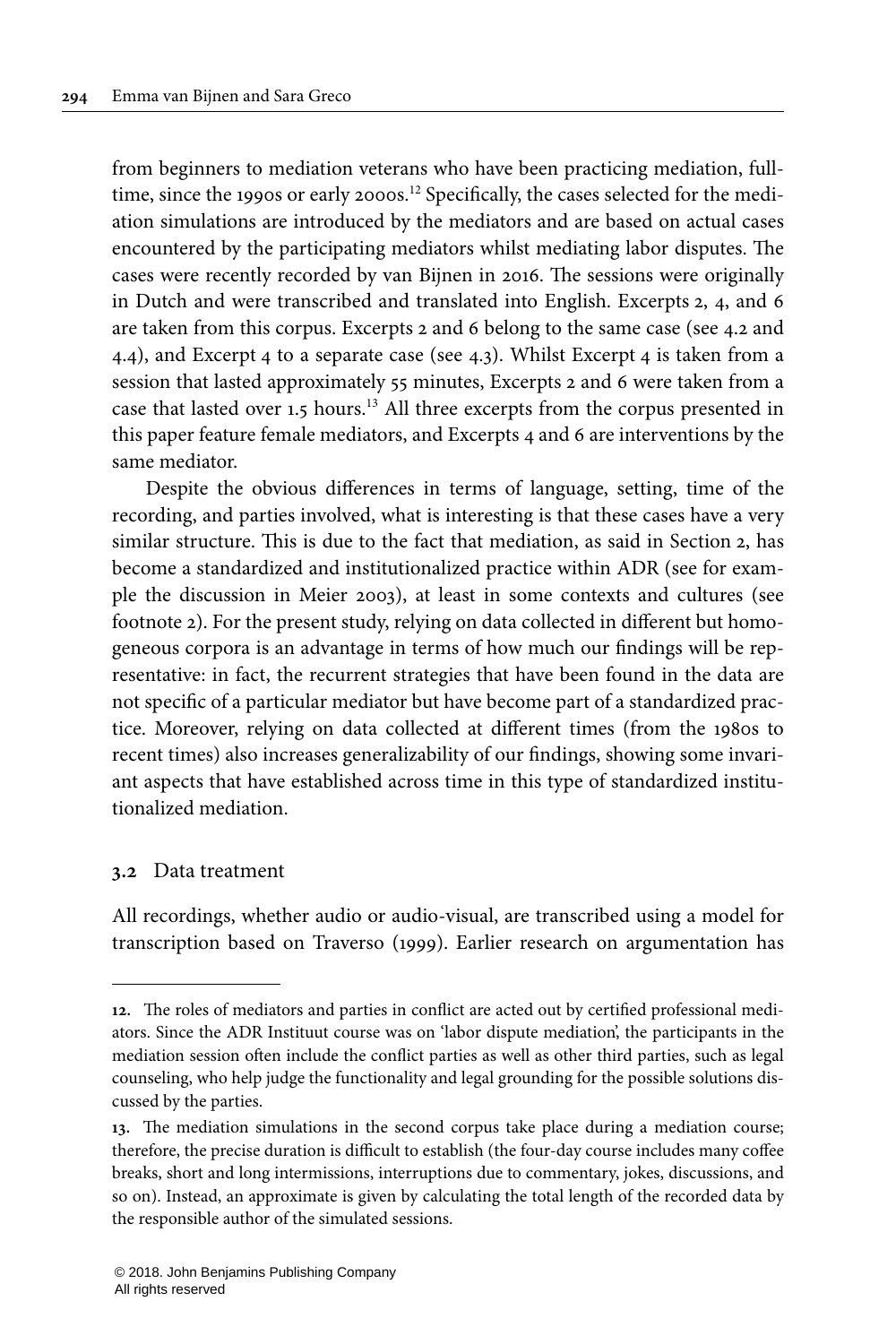discussed the need to define a transcription standard that is useful for argumentation analysis (van [Rees](#page-30-12) 1992; Greco [Morasso](#page-29-1) 2011); in this paper, we have followed the standard discussed in the work on argumentation in dispute mediation by Greco [Morasso](#page-29-1) (2011). Personal information that could lead to the identification of the participants, such as names of persons, organizations, institutes, businesses, cities, countries, and addresses, were pseudo-anonymized whilst transcribing. The pseudonyms provided in the text and excerpts are arbitrary. In the case of the data from the ADR Instituut, the transcript was translated from Dutch to English. We will provide the translated English versions of the selected excerpts in this paper, as well as the original Dutch versions (see the [Appendix\)](#page-31-1).

## <span id="page-11-0"></span>**3.3** Analysis of the three aspects of strategic maneuvering

In this paper, we analyze the strategic choices made by mediators in terms of the three aspects of strategic maneuvering when it comes to making disagreement explicit. By means of qualitative analyses of discourse and argumentation, we identify with what specific aims mediators make the disagreement in the conflict explicit, and more specifically, how they do so, by looking at the three aspects of strategic maneuvering.

Passages in which mediators try to make the disagreement explicit were extracted from the corpora for analysis; in particular, the examples that are most representative of a certain function are presented in [Section](#page-12-0) 4, in which we also present how mediators realize that function. In fact, analyses based on strategic maneuvering allow us to focus on the mediators' functions of making disagreement explicit in the context of the resolution of the parties' difference of opinion; at the same time, these analyses allow us to show how these functions are achieved discursively by means of the three aspects of strategic maneuvering. In terms of topical selection, we will show how mediators select their topics in order to, strategically, make disagreement salient. In terms of audience demand, we will show how mediators adjust specific interventions to their intended audience, whether this is one of the parties or all of the parties. Finally, in terms of presentational devices we will identify some stylistic means used by the mediator to make their intervention optimally effective. Although all three of the aspects are "inseparable" (van [Eemeren](#page-30-0) 2010:93–122), we will focus on the aspects that may be seen as most striking in the examples.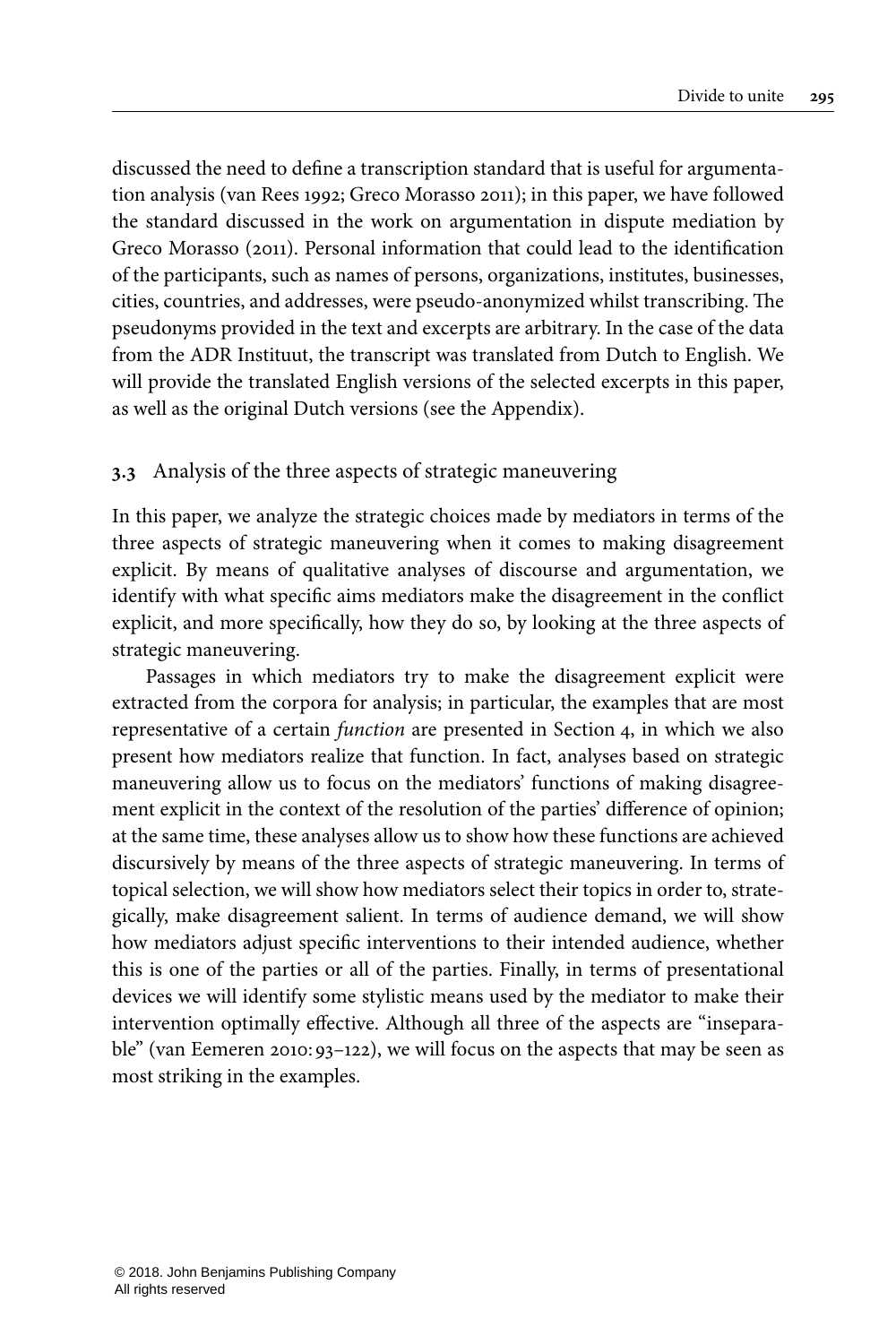#### <span id="page-12-0"></span>**4. Three functions and ways of making disagreement explicit**

As stated in the Introduction, to make the disagreement explicit, mediators must both identify and elucidate the issues at the center of the conflict. The different sections below will outline the different functions of making the disagreement explicit. Guided by the confrontation stage in the pragma-dialectical model of the critical discussion, and an elaboration of the definition of mediation from the literature (see [Section](#page-4-0) 2), we identified sections in our corpus belonging to this stage. Then, we identified the specific functions bottom-up, based on the analyses of these corpus extracts. The three functions are performed through specific discursive means, which will be discussed using the three aspects of strategic maneuvering. Using excerpts from the corpora as examples, how mediators may move strategically to achieve these functions using specific means is analyzed. Three different functions of making the disagreement explicit can be identified, which correspond to [Sections](#page-12-1) 4.1–[4.3](#page-20-0): (1) to uncover the real issues, which is important in order for the conflict to be resolved ([Section](#page-12-1) 4.1), (2) to establish the conflict as belonging to the parties [\(Section](#page-16-0) 4.2), and (3) to make the conflict seem manageable to the parties, which is important when trying to move disputants out of a state of impasse ([Section](#page-20-0) 4.3). In [Section](#page-22-0) 4.4, we will show that one intervention may have all three of the identified functions. For each excerpt, we will discuss the how (based on what aspects of strategic maneuvering are prominent), followed by a discussion of the function, or the why, in detail (and how everything is connected to the mediator's goal to help parties resolve their conflict).

#### <span id="page-12-1"></span>**4.1** Uncover the real issue(s)

A first function of making disagreement between parties explicit is to unearth the real issues that are at the center of the parties' conflict. In the complex conflicts dealt with in mediation, the relevant issues are often, at least initially, hidden.

An example of this function is given in [Excerpt](#page-13-0) 1, taken from a case in which the mediator is mediating an interpersonal dispute concerning adoption. Vivian (represented as V in [Excerpt](#page-13-0) 1), the biological mother of a newborn (Rudolph) had previously agreed to give the boy up for adoption by a couple (Harrison and Jenny). However, once Rudolph is born, according to the law, Vivian still needs to sign the documents to finalize the adoption process. It is at this phase that it turns out that the terms of the previous agreement were not clearly defined; Vivian expected to be allowed more "contact" with her biological son than the adoptive parents have agreed to allow for. Seeing that the adoptive parents are reluctant to let her visit Rudolph from time to time, Vivian is wondering whether she should sign the documents or terminate the whole adoption process. The parties opt for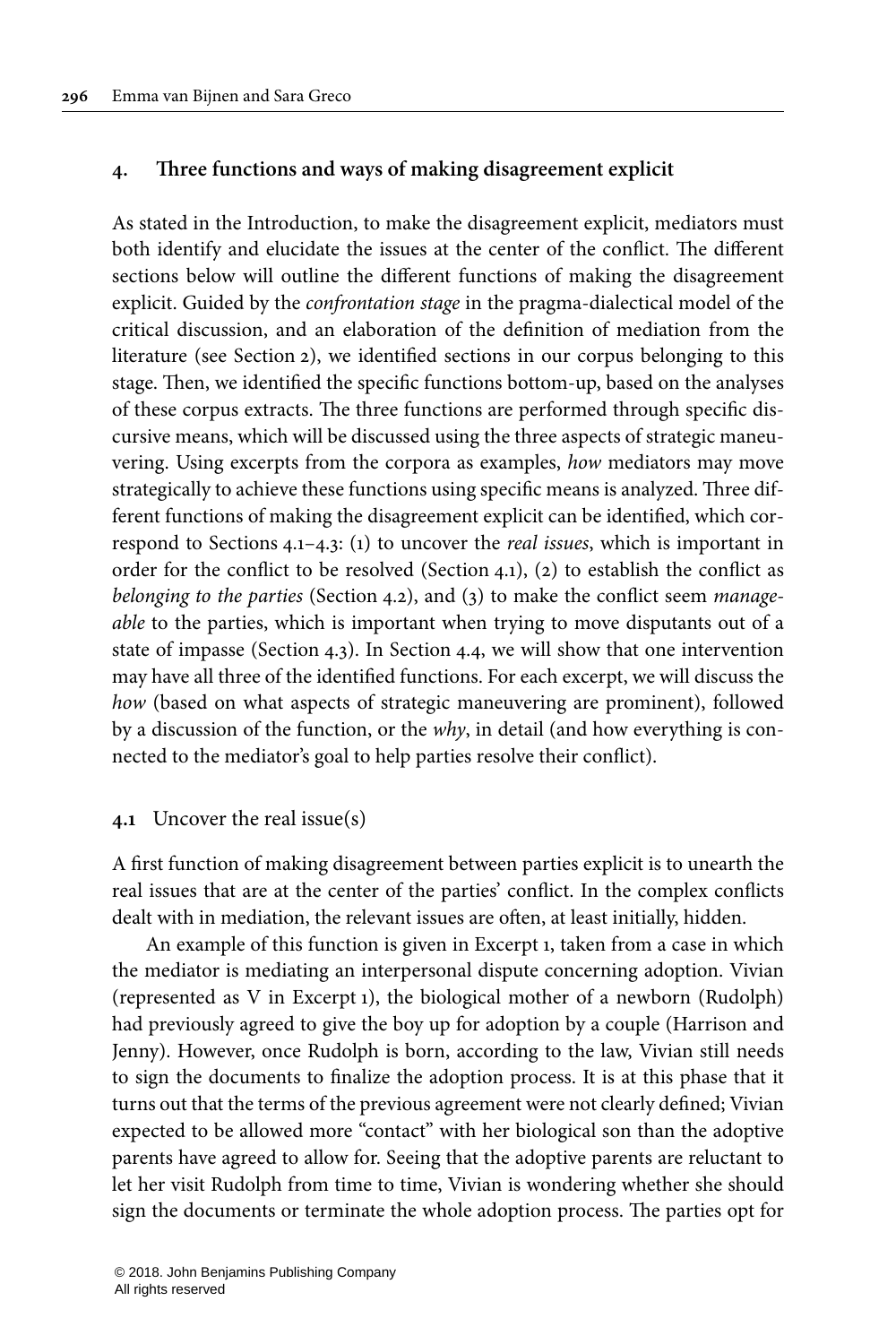mediation to discuss their different interpretations of the adoption, thus allowing Vivian to make an informed decision about whether to sign the papers or not. Before the beginning of [Excerpt](#page-13-0) 1, the parties voiced their disagreement, raising different issues in an unstructured way, and often leaving them unresolved (for example, how and when to tell Rudolph that Vivian is his biological mother, how to introduce her before telling him, what consequences this revelation could have, how much Vivian should see him, and what were to happen if Vivian starts a family of her own in the future)?.<sup>14</sup> [Excerpt](#page-13-0) 1 begins with the mediator trying to formulate the different issues, in a structured way, as possible topics for the discussion (turn 190).

#### <span id="page-13-0"></span>Excerpt 1. Adoption

193 V Mmh

```
190 M (2) There are a number of things that have to be considered here the first one is (.) WHEN does (.) Rudolph KNOW
          (.) that eh: (2) his mom (.) his biological mom (.) if we might call it that way is Vivian↑(.) the SECOND one is (.)
           WHEN (.) is he told now (.) while he's growing up<sub>1</sub> (.) if you pick an arbitrary age (.) X (.) what is he told until<br>then<sub>1</sub>(.) and: (.) another issue is (.) at this time (.) how much time can be spent (.) ah (.) in your 
191 V No not at all
192 M I only get the feeling that (.) you wanna become SURE (.) that Rudolph doesn't forget about you (.) and that you have
(.) a good relationship (.) with (.) Rudolph
```
[Excerpt](#page-13-0) 1 is interesting from a topical selection perspective: what is prominent here is the mediator's choice to introduce the disagreement explicitly, and it is interesting to see why the mediator decides to do so. In turn 190, the mediator introduces the possible issues that should be considered because the parties do not agree on them. In addition, parties are given the opportunity to indicate whether or not they agree with the topics that are introduced as important in their conflict, as V does in turn 191. Firstly, why would a mediator introduce reasons for possible disagreement?, and secondly, why does this mediator introduce these specific issues? The answer to the first question becomes clear when we look at the design function of mediators ([Aakhus](#page-28-1) 2003, [2007\)](#page-28-5): mediators need to design a disagreement space for the parties that is based on their real issues and deep interests, rather than on their initial positions. If the deep issues are not identified, then it is impossible to have a discussion on a durable solution to the conflict ([Greco Morasso 2011](#page-29-1)).

However, more often than not, such issues do not emerge naturally. The reason for the parties' initial reluctance to share some of the issues relevant to the disagreement in the mediation sessions could be that these issues are tied to deeper personal interests and emotions of the parties. Also, parties enter into mediation having lived, at least partially, different lives, and they might not be aware of how the other party has experienced the conflictual events or what feelings the conflict has evoked. Finally, it must be noted that usually, when conflicting parties choose mediation, they recognize, and acknowledge, that they are unable to solve their

**<sup>14.</sup>** In both corpora, the numeration is relative to the mediation sessions.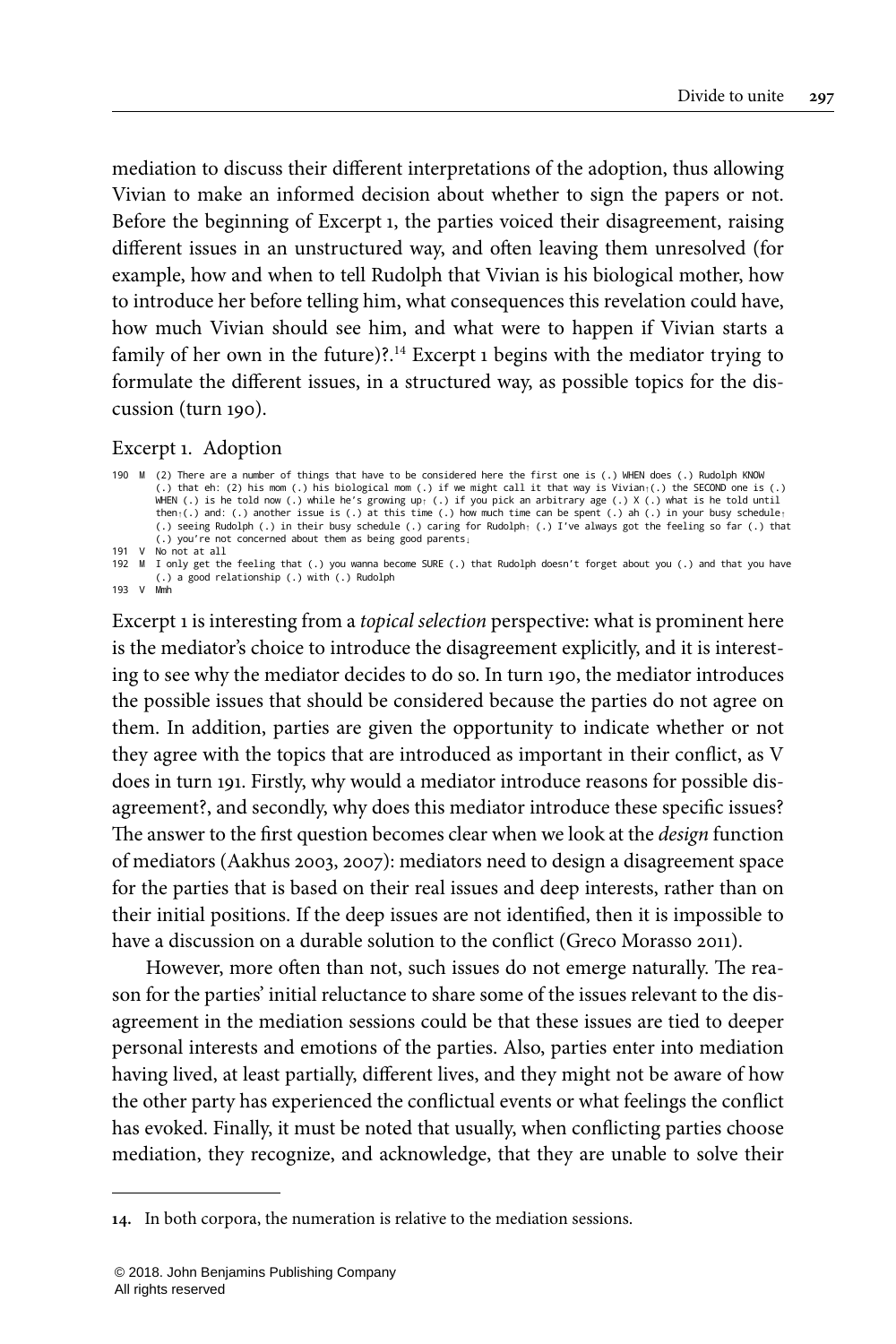conflict without external aid. In this sense, the conflict has already escalated ([Glasl](#page-29-16) [2004](#page-29-16)) to a point that it has become unmanageable for the parties. At this stage, parties might have already forgotten the original issues, whilst opting for a negative interpretation of the conflict instead, in which the person sitting opposite of them is painted as the problem.<sup>15</sup> When Fisher, Ury and Patton [\(1991:](#page-28-10)40ff) advise to "focus on interests, not positions", what they mean is that often deep interests reveal more of what the parties want than parties are actually able to voice at the beginning of a mediation session.<sup>16</sup> In other words, in the beginning of the mediation process parties put forth standpoints, whilst the underlying interests show actual wishes and needs that may be less opposing. Thus, in order to solve the dispute, the mediator must unearth the real issues that underlie the dispute. Mediators try to strategically uncover the disagreement by separating the issues from the "noise" that parties include in their contributions to the interaction.

We now come to the second question. Why does the mediator select these issues instead of others? A possible reason for choosing these issues instead of others may be that they concern issues that are, at least relatively, less 'loaded' compared to the bigger and possibly heavier underlying issues closer to the core of the conflict that brought the parties to the mediation table. By setting the agenda like this, the mediator seems to consider these issues easier to resolve than the deeper issues, which the mediator may sense are present.<sup>17</sup> From a perspective of *topical* potential, these choices could be seen as points of departure that will help the parties unravel the knotted and tangled ball of yarn that has come to represent their conflict. The things that the mediator suggests to resolve first, in [Excerpt](#page-13-0) 1, concern age (at which the child is told that he is adopted and what will be told until that age), and time (for example, how much time will be spent with the child). Although the complexity of these issues should not be underestimated, the possible 'age' and 'time' related issues that parties may disagree on, and the solutions to the possible problems these issues represent, should be considered relatively

**<sup>15.</sup>** See [Greco Morasso \(2008\)](#page-29-17) for a description of this escalation of conflict.

**<sup>16.</sup>** Fisher, Ury and Patton ([1991:](#page-28-10)40) give this illustrative example to show that, at least in some cases, digging into the parties' interests reveals that it is only an apparent conflict: "Consider the story of two men quarrelling in a library. One wants the window open and the other wants it closed. They bicker back and forth about how much to leave it open: a crack, halfway, three quarters of the way. No solution satisfies them both. Enter the librarian. She asks one of the men why he wants the window open: "To get some fresh air". She asks the other why he wants it closed: "To avoid the draft". After thinking a minute, she opens wide a window in the next room, bringing in fresh air without a draft".

**<sup>17.</sup>** Earlier on in this case, in turn 83, speaking about the right time to tell Rudolph that he has been adopted, the mediator refers to this as "one of the easiest (issues) to resolve": "Why don't we talk about (.) the one that may be the easiest to resolve (.) right now (.) and that is if Rudolph was to be told (.) who his biological Mom is (.) when might he be told (.) in the future".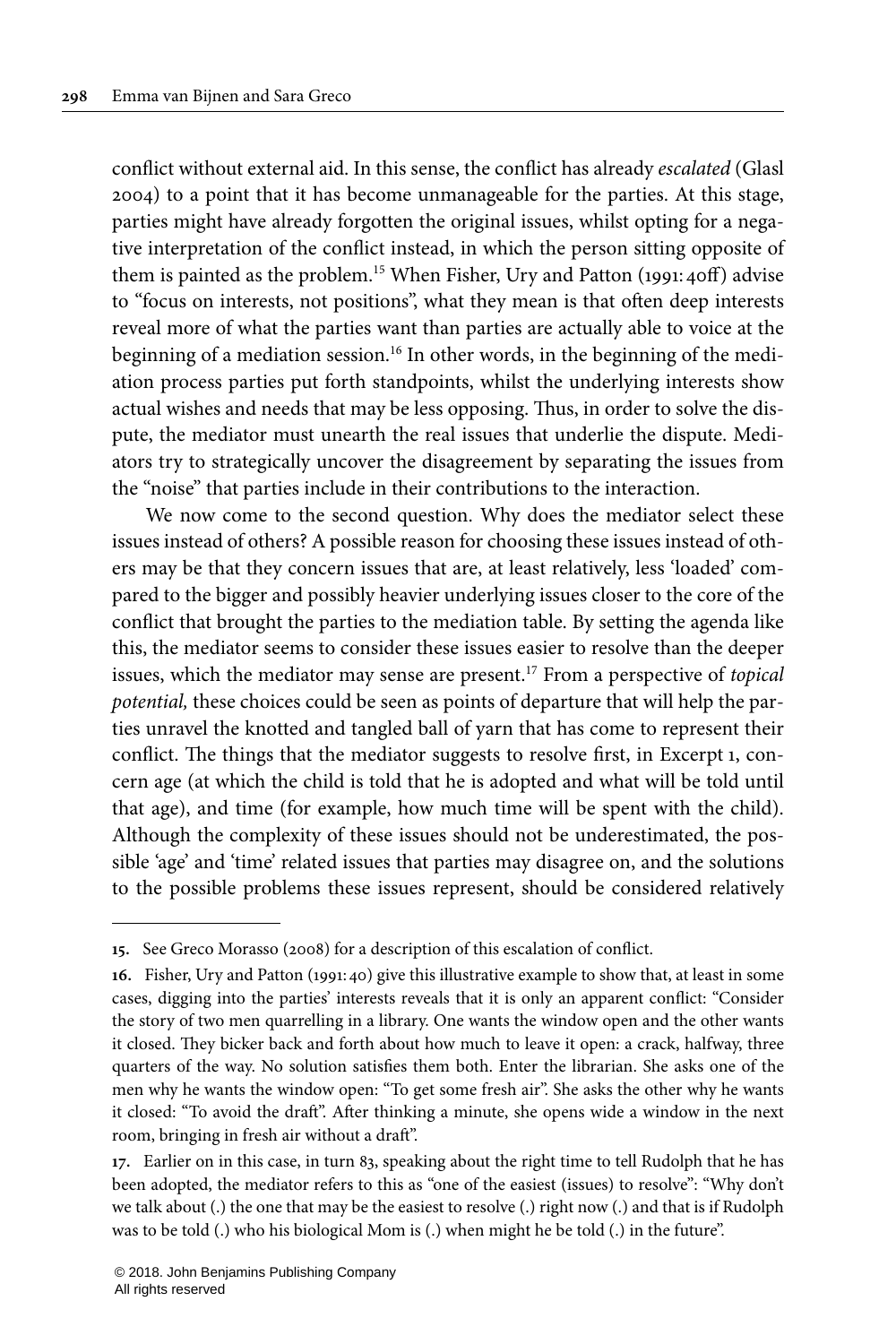straightforward compared to the deeper issues, which are likely related to more emotionally charged interests of the parties, which they, as of yet, are unwilling to fully divulge, whether this is due to their own lack of commitment to mediation, lack of trust in the other conflict parties, or because it requires parties to be vulnerable in an already emotional conflict. <sup>18</sup> In order to create more party commitment and to instill a belief in the parties that it is possible to discuss and resolve issues with their adversaries, and do so in a reasonable manner, mediators may opt to introduce the possible issues surrounding the main disagreement, which are expected to be issues that are more straightforward, and which seem more easily resolved. By means of this belief instilling and commitment conceiving strategy, a mediator may be able to build a stronger basis for tackling the heavier, and/or more personal, issues.

Obviously, because uncovering the conflictual issues might be a potential source of distress and further conflict, this must be done strategically by also emphasizing that these conflictual issues are not overwhelming for the parties. In particular, two aspects might be important to highlight here. Firstly, as can be seen in [Excerpt](#page-13-0) 1 with the phrase "you're not concerned about them as being good parents", in turn 190, the mediator makes the parties' agreement explicit in the same intervention the disagreement is made explicit. The reason for the focus on agreement, other than to mitigate the possible damage to the "shared perception" caused by emphasizing disagreement, is that in order for a conflict to be resolvable *at all*, the issue must be set against common starting points. If there are not enough relevant shared common starting points, coming to a resolution is virtually impossible. In disagreements at a point of impasse, which is almost per definition the case in mediation, parties need to be assured that these shared common starting points exist in order for them to believe in, and be committed to, the winwin resolution of the conflict (see also [Section](#page-20-0) 4.3).

Secondly, the list of issues that the mediator presents in turn 190 might also be seen as an attempt to normalize the case, which is on the sensitive topic of adoption.<sup>19</sup> Looking at the mediation session in its entirety, the corpus shows that throughout this adoption case, the parties seem to be a bit lost, and seem to be having difficulties proceeding. Normalizing the case could aid the parties in opening up and moving forward in the mediation procedure, whilst removing allocated guilt from the parties. The reason for choosing this specific list of issues could, in this sense, simply be motivated by the fact that they are the most com-

**<sup>18.</sup>** Nevertheless, the cards that the parties play very close to their chests need to be put on the table at some point during the session in order for the conflict to be resolved, and for the solution(s) to contain all the relevant interests of the parties.

**<sup>19.</sup>** We are grateful to one of our anonymous reviewers for pointing out this interpretation of the data.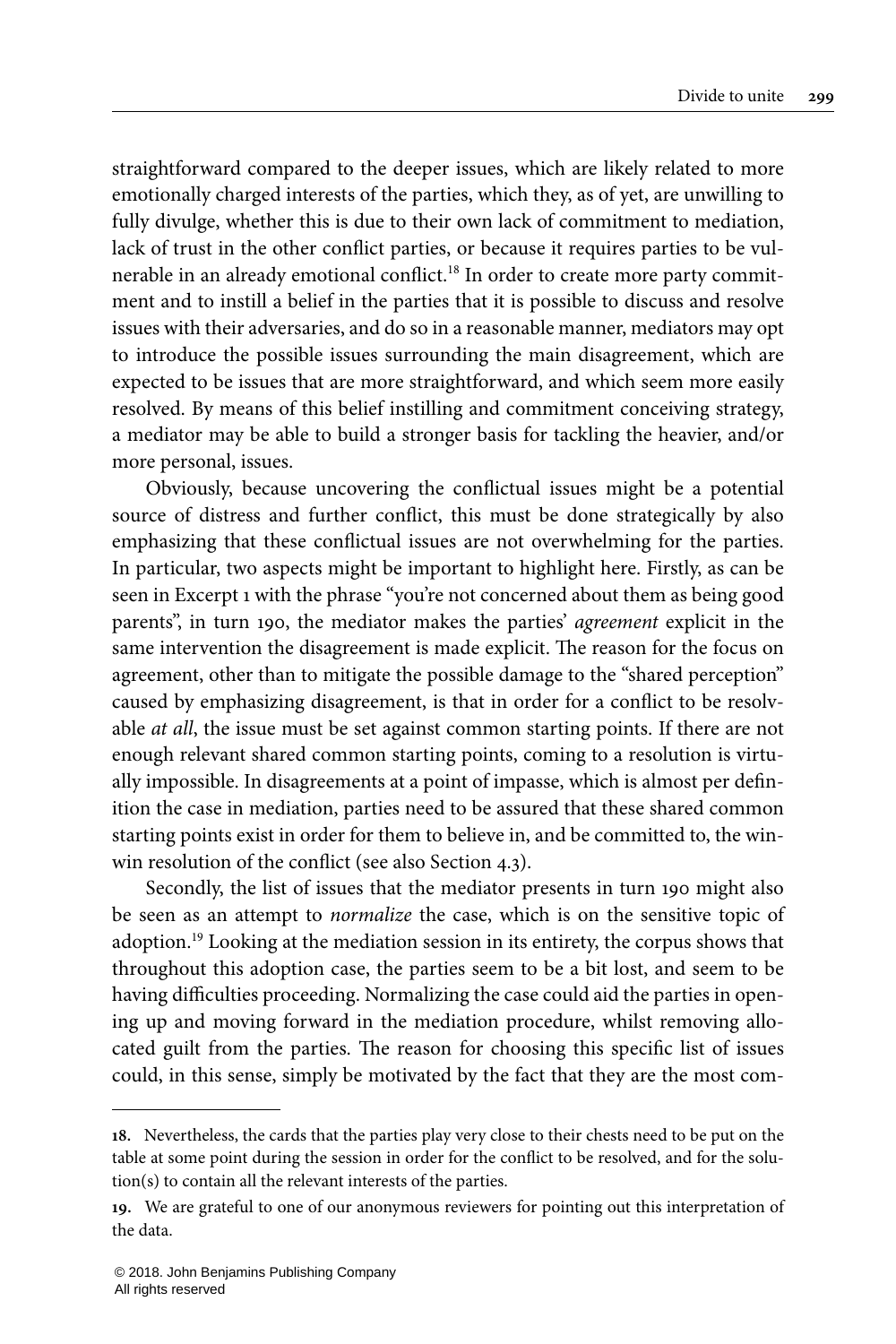mon issues in similar cases. Normally, mediators base interventions in which they identify and elucidate disagreement on the contents of previous contributions by the parties involved in the session. However, when mediating new cases, mediators can be expected to take their experiences with/in cases of a similar nature with them to future mediations. The presence of experience can be implicitly or explicitly present, and can be expected to be more present in situations where their experience may help lead the parties towards an agreement quicker. In [Excerpt](#page-13-0) 1, the line "there's a number of things that have to be considered here" (turn 190) seems to be asserted with the confidence that could be explained by the mediator's experience with family mediation in general and with adoption in specific; such experience also surfaces explicitly at other points during the case. $^{20}$ 

## <span id="page-16-0"></span>**4.2** Emphasize the parties' ownership of conflict

When making disagreements explicit, mediators will also want to make explicit that they do not have ownership of the disagreement. Therefore, when identifying and elucidating disagreement, mediators may distance themselves from the parties and their conflict, by presenting the dispute explicitly as belonging to the parties. This is because it is the role of mediators to help parties solve their problem but not to replace them in the discussions. In [Excerpt](#page-17-0) 2, and throughout the corpora we have examined, mediators do so strategically by stating the different positions of the parties vis-à-vis the issue, instead of the issue itself.

[Excerpt](#page-17-0) 2 concerns a conflict between a newly instated church board and the sexton of the same church, located in a small town. Bonnie (presented in [Excerpt](#page-17-0) 2 as B) has been the sexton of the church for the last twenty years, and is in charge of the maintenance of church properties, such as the town's community center. Bonnie receives a small salary, but has been allowed by the previous board to earn some extra money by organizing events at the community center. The new chair of the church board, Colin (presented in the excerpt as C) has been tasked with restructuring the church's management and funds. Colin thinks the current

**<sup>20.</sup>** Haynes was an experienced mediator and author on family mediation (see [Haynes](#page-29-14) and [Haynes](#page-29-14) 1989; [Haynes](#page-29-18) 1994). In this case, he explicitly refers to his previous experience at multiple moments during the discussion. For example, at turn 46 (thus, before the excerpt that considered here), speaking about the ambiguity that was present in the parties' adoption contract, the mediator says: "That's generally my experience what happens is that (2) couples who want to adopt (.) are excited (.) and (.) moms who (.) are: (.) going to (.) consider (.) eh (.) giving up (.) their child (.) to a family have a lot going on in their MIND at once (.) so (.) it might appear that it would be easy for eh something like this to slip by" (emphasis added to signal where the mediator speaks about his personal experience). The use of the plural form ("couples who want to adopt") is also a sign of normalization by means of generalization.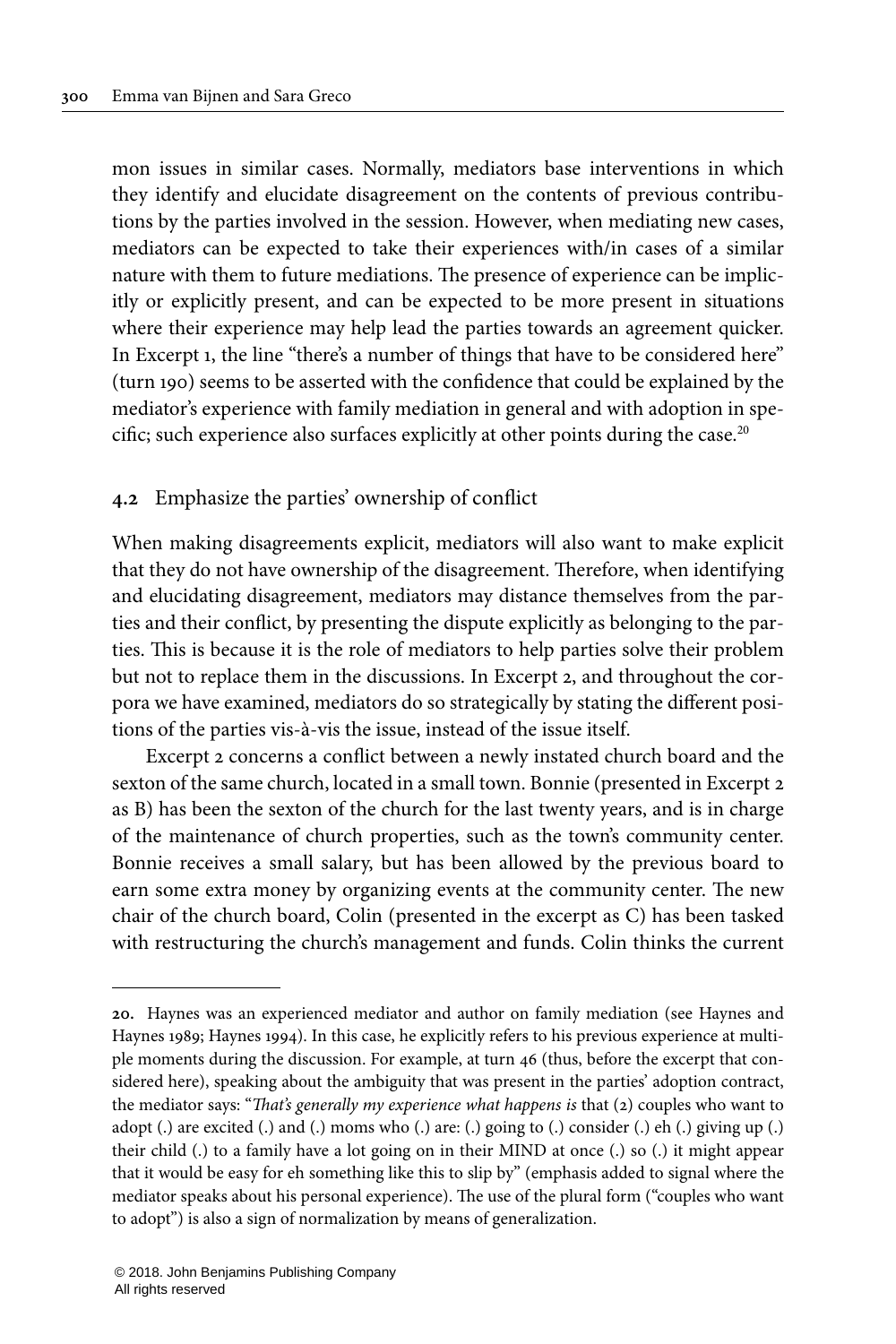arrangement with Bonnie is not transparent and would like some insight into her event earnings and expenses. He wants the proceeds of the events organized at the community center to go to the church's funds, which can then be used to restore the church buildings and so on. Colin wants to pay Bonnie a fixed monthly salary only. Bonnie is outraged by this proposal and refuses to provide access to her books, saying she deserves the money because she works hard and needs the money to complement her meager salary. [Excerpt](#page-17-0) 2 takes place very much at the beginning of the first session. As is customary for this exploratory phase of the mediation session, here, the mediator tries to gather the necessary relevant information about the conflict in order to establish all the issues, by hearing out the parties, one at a time.

#### <span id="page-17-0"></span>Excerpt 2. Church board versus sexton

- 22 M [I eh will come to you shortly, I will come to you shortly↓ 23 C If if the church would solely rely on the people who still live in the old village e:h, then you would have to close
- the church in about a year because that's just what the numbers show』<br>Mi I hear you say, we are worried about the financial situation of the church, and without the influence of the new<br>inhabitants of the new neighborhood have to  $live_{+}$ = $ves$
- 25 C =yes 26 M And I hear you say, I don't have to do anything (.) eh [eh I
- 
- 27 B<br>28 M It sounds a bit like I don't want to let anybody tell me what to do, is that correct<sub>↑</sub><br>29 B Well I think (.) I think it is so I was not raised like this<sub>↓</sub>
- 

The function of showing that the conflict belongs to the parties is performed by making disagreement explicit using specific presentational devices in [Excerpt](#page-17-0) 2: the mediator makes the disagreement more salient by means of a presentational device that could be labeled as a reflections, or mirroring, in dispute mediation [\(Brenninkmeijer](#page-28-11) et al. 2005). In this study, we may refer to them as 'I hear you say' interventions. In turn 24, the mediator uses the 'I hear you say' intervention to mirror the supposed stances of Colin vis-á-vis specific issues that remain largely implicit. Specifically, we should focus on Colin's supposed standpoint that is reconstructed by the mediator as "that is the reality with which everyone will have to live" (turn 24). In turn 26, the mediator reconstructs Bonnie's negative stance to the same unexpressed issue as "I don't have to do anything". From this we may infer, 'I' being a part of the category 'everyone', that the mediator's intervention, "I don't have to do anything", in turn 26, is a reflection of Bonnie's argument to the implicit negative standpoint 'no, that is not the reality with which everyone will have to live'. In short, using the '*I hear you say*' interventions the mediator does not explicitly state the issue, but instead reflects the different stances the parties have towards the issue. In so doing, mediators signal that they have identified some disagreement, whilst at the same time solidifying their position as a neutral third party by not taking the ownership of that disagreement. Thus, here, the mediator shows that only the parties involved have ownership of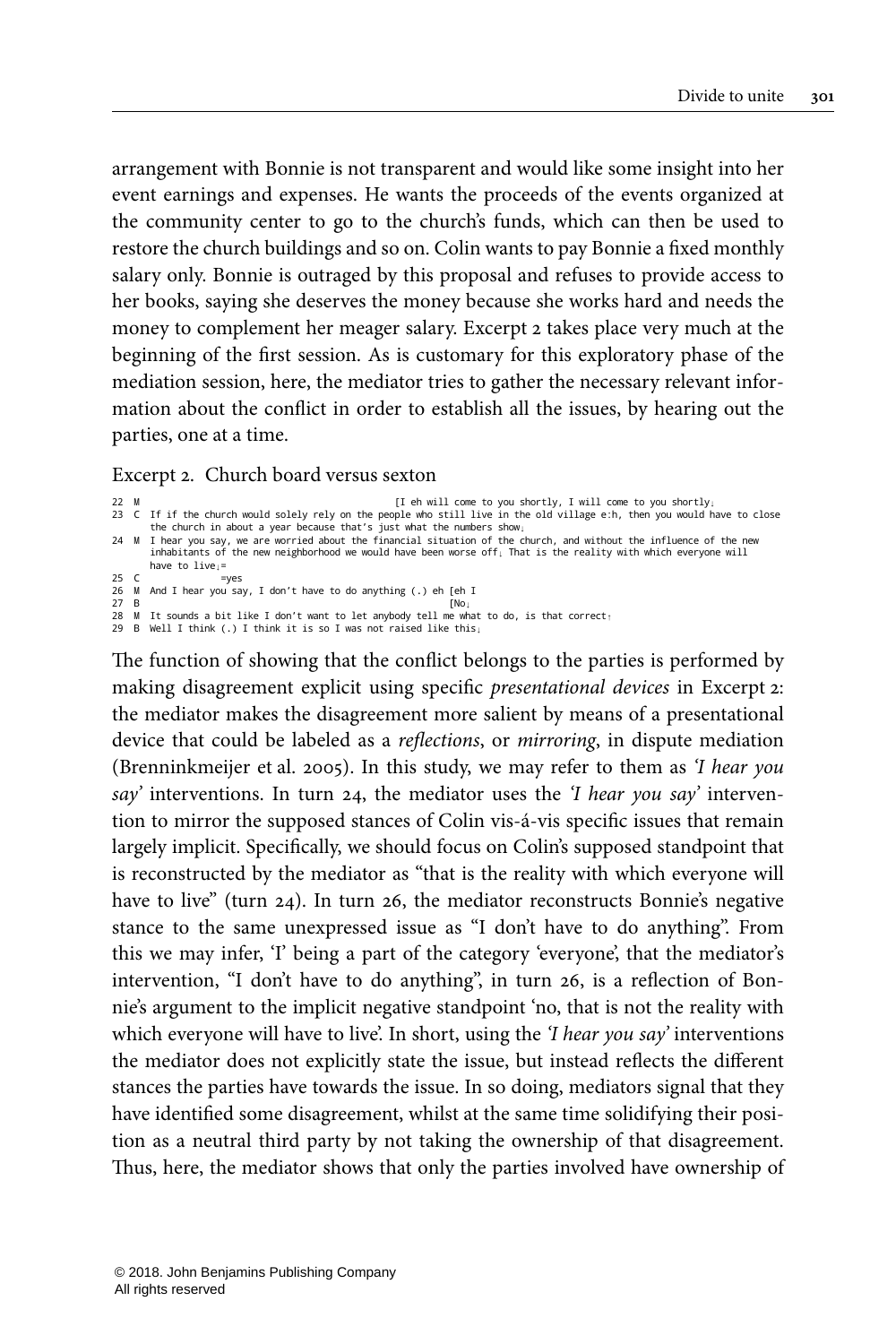the conflict, whereby she distances herself from the parties' disagreement that she has identified. 21

Although the 'I hear you say' interventions often refer to previous verbal contributions by parties, which may be phrased in various ways, such as 'you are saying', it should be stated that mediators may also use this intervention type to refer to the parties' non-verbal moves. [Excerpt](#page-18-0) 3 is again relative to the adoption case, which has been illustrated above. Specifically, [Excerpt](#page-18-0) 3 takes place before [Excerpt](#page-13-0) 1; at this point, the mediator has just finished helping the parties realize that there is a problem with Vivian's definition of being able to "have contact" with her biological son. Before the beginning of [Excerpt](#page-18-0) 3, Vivian said that she does not want Rudolph to think that she has abandoned him; to this, Jenny and Harrison respond that it is better for Rudolph not to be confused and to know that his adoptive parents are "his parents". At this very difficult moment, the mediator uses what we might identify as an "I hear you say" intervention to reformulate the problem and show where the parties are (turn 60).

#### <span id="page-18-0"></span>Excerpt 3. Adoption

60 M I watch you two and sometimes you nod your head which means you're in agreement when I (.) I heard Vivian<br>say that (.) the wanted (.) to be able to be ensured that (.) her SON (.) which is (.) now ( ) in your home (.) (.) or (.) you know/

More precisely, in turn 60, the mediator seems to make an attempt at having the parties make their (assumed) disagreement explicit themselves. "Sometimes I see you nod your heads" and "I didn't see you guys nod your head" are variants of the 'I hear you say' intervention strategy, through which the mediator verbalizes the nonverbal behavior of the parties, considering it as a non-verbal communicative act.

Similar to what was discussed in the analysis of [Excerpt](#page-17-0) 2, the "I hear you say" interventions help mediators construct the issue – and, thus, design the parties' discussion – whilst also presenting the content of their intervention as merely reflecting what the parties say. In other words, the content of the interventions on disagreement do not present, or represent, the mediator's own stance, thoughts or views on the issue. Strategically, this helps the mediator safeguard his or her mediator neutrality. The mediator is a participant in the mediation interaction but not

**<sup>21.</sup>** As was pointed out by an anonymous reviewer, we are aware that our analyses of function 2, and indeed function 3 [\(Section](#page-20-0) 4.3), could be interpreted as functions of the aspects of strategic maneuvering – in this case, of presentational devices. However, in strategic maneuvering, form and function are interrelated; in our interpretation, it is making disagreement explicit that has the functions identified in [Sections](#page-12-1) 4.1[–4.3](#page-20-0); however, making disagreement explicit happens through specific means each time (in the case discussed in this section, through presentational devices). Moreover, it is important to say that our findings so far do not reveal a strict bijective relation between an aspect of strategic maneuvering and a function of making disagreement explicit; in fact, the same function can be realized by one or more aspects of strategic maneuvering.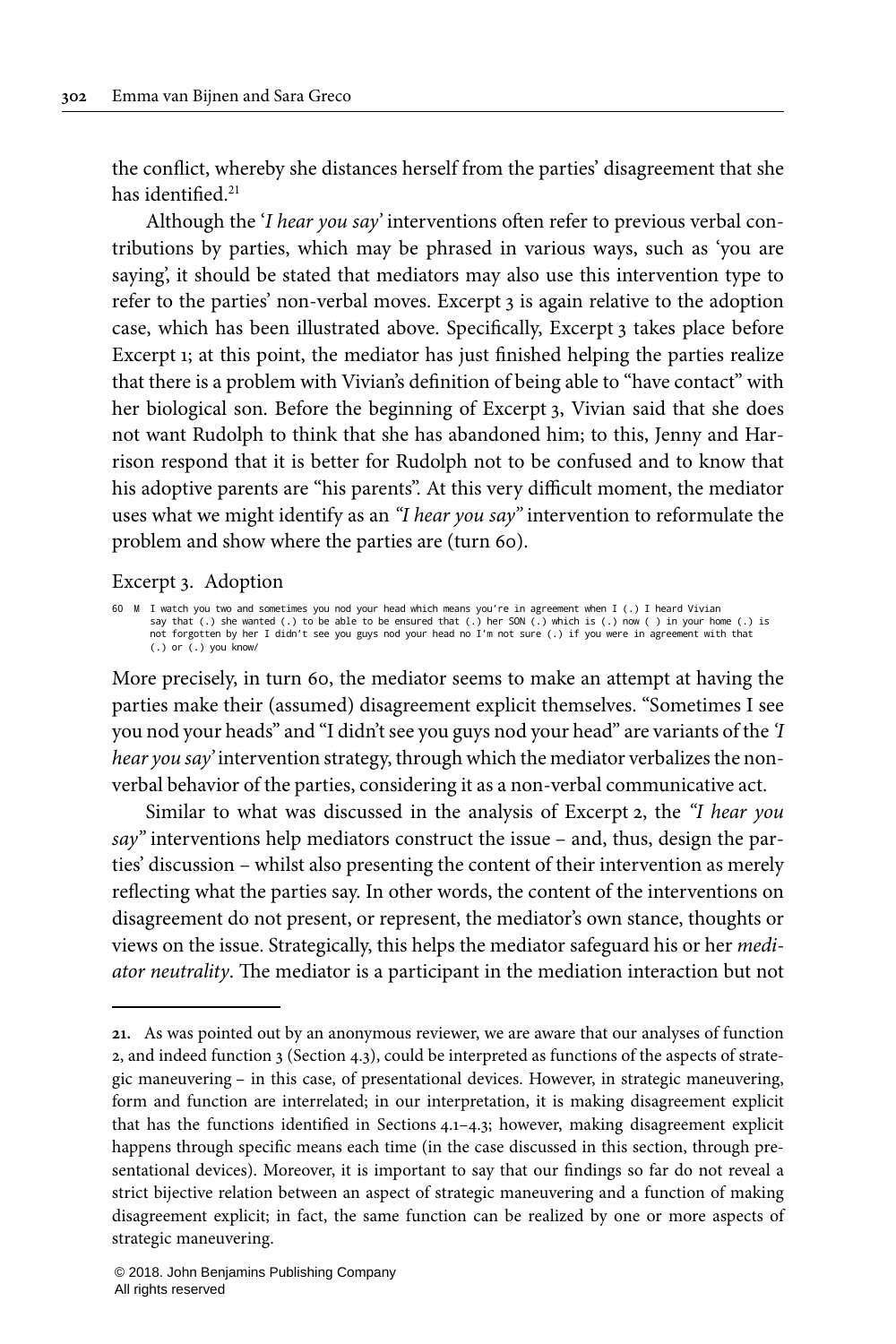one of the protagonists or antagonists in the discussion. He or she may procedurally guide the interaction; however, a mediator should not determine its outcome or take the role of active discussant who expresses a stance vis-à-vis the issues in the mediation process. By means of this strategy, mediators construct the issue for the parties' discussion as something that comes from them. The issue is something that is present in the parties' discourse, and something which can simply be heard or seen if one pays attention. As a result, the issue is presented not as something that must be defined or constructed by the mediator; but as something that can be recognized by simply listening to what the parties are saying. This places the mediator back into his or her role as the designer of the parties' discussion who does not own the dispute. At the same time, this permits mediators to empower the parties; it is necessary for parties to have ownership of the discussion in order to find a joint solution to their problem.

Subordinate to this main function, there might be other functions of the 'I hear you say' intervention and its variations. Firstly, because this issue might encompass a high level of emotional involvement (both for the biological mother and for the adopting parents), the mediator arguably makes the disagreement explicit because he does not want any of the parties' concerns to be left out even if they are difficult to formulate verbally. <sup>22</sup> This also makes the parties feel like they are being heard. Listening being an important task of the mediator, it is an intervention strategy by which a mediator can show that he or she is paying attention to the parties' contribution in the mediation session; it contributes to the fact that both parties might feel more listened to. Secondly, in a sense, they are used by mediators to make the sources of their inferences explicit, regardless of whether the sources are audible, as in "I hear you say" ([Excerpt](#page-17-0) 2), or visual, as in "I see you nod" ([Excerpt](#page-18-0) 3). Usually, the sources from which interlocutors draw their specific inferences remain mostly implicit in the interaction. In fact, by making verbally explicit what they have seen or heard, mediators make them salient and explicit. Some of the parties' words or some of their non-verbal communicative behavior might simply go unnoticed; by making them verbally explicit, mediators make them central to the interaction.<sup>23</sup> When presenting this intervention,

**<sup>22.</sup>** This connects the "I hear you say" intervention to the function of uncovering the real issues ([Section](#page-12-1) 4.1); the mediator may use this intervention to make the disagreement explicit in a way that includes a signal that the parties' disagreement has been inferred without having to formulate the issue verbally.

**<sup>23.</sup>** Also, in terms of presentational devices, something else is worth noting in this excerpt, namely the positive formulation. Instead of saying 'it seems that you (may) disagree', the mediator formulates his inference as "no I'm not sure if you were in agreement with that" (turn 60 in [Excerpt](#page-18-0) 3). Again, as explained in [Section](#page-12-1) 4.1, this strategy to make disagreement explicit, whilst at the same time placing emphasis on agreement, could be regarded as an attempt to counteract the possible threat making the disagreement explicit forms to the mediator's aim of creating a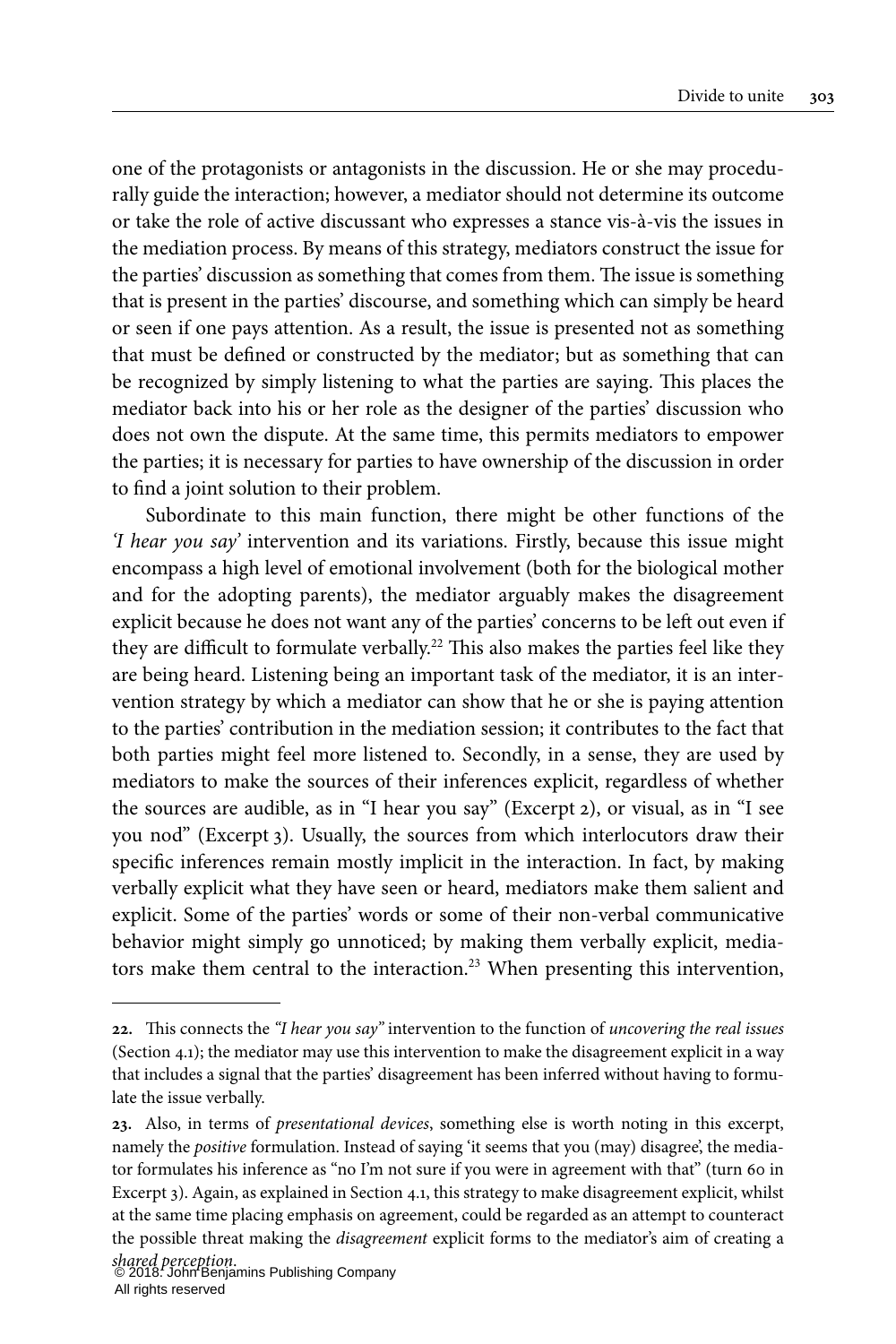the mediator expects parties to accept these formulations, or call outs<sup>24</sup> (see for example [Aakhus](#page-28-12) 2001; [Ghosh](#page-28-13) et al. 2014). A *call out* is explained as "the argumentative relationship among contributions to the discussion" [\(Ghosh](#page-28-13) et al. 2014: 39). If we try to apply this to the "I hear you say" intervention, we can say that something in a previous contribution by a party is "targeted" (2014: 39) by the mediator using this specific intervention. The relevance of this intervention is related to the targeted contribution because "in producing a message, a speaker intentionally commits herself to a perspective and unintentionally expose herself to beliefs, wants, or intentions that a hearer can infer from the message" ([Aakhus](#page-28-12) 2001: 55). Although the mediator generally does not "make problematic any of these intentional or unintentional commitments" ([Aakhus](#page-28-12) 2001: 55), in calling out the contribution the mediator does directly target the commitments, which are related to possibly relevant issues in the disagreement.

#### <span id="page-20-0"></span>**4.3** Make the disagreement manageable

Making a clear and manageable disagreement space emerge helps turning the hostile and complex conflict into something seemingly resolvable. The conflict that is being mediated is almost per definition a conflict at deadlock. At the beginning of the mediation, the disagreement space is, or appears to be, very emotion-charged, making the idea of reaching a resolution seem like an impossible feat. Believing that the conflict is resolvable may increase the parties' commitment to the resolution process and their willingness to construct and take part in a reasonable discussion that could lead to a win-win solution. This makes explicating the parties' disagreement as manageable an important function of making the disagreement explicit in mediation, for which mediators need to maneuver strategically.

In [Excerpt](#page-21-0) 4, the conflict is at a clear state of impasse, which has resulted in the seeming unwillingness of both parties, Agnes (presented as A in [Excerpt](#page-21-0) 4) and Brenda (presented as B in [Excerpt](#page-21-0) 4), to cooperate in the resolution process. Brenda is a manager at a charity organization. Agnes works in the same department where Brenda is manager. The department organizes events for people with mental disabilities; they make products that are subsequently sold. A couple of years ago, the organization decided to modernize. As a result, new laws and regulations have been introduced and implemented. Agnes, who is slowly nearing a legal retirement age, is unable to adapt to the changes that were made. Brenda has offered Agnes various forms of coaching to get Agnes up to the required skill level, but according to Brenda, without any success. She wants to terminate Agnes' contract, stating that it is impossible to continue work effectively as long as Agnes is

**<sup>24.</sup>** We are grateful to one of our anonymous reviewers for suggesting a parallel with the concept of call out.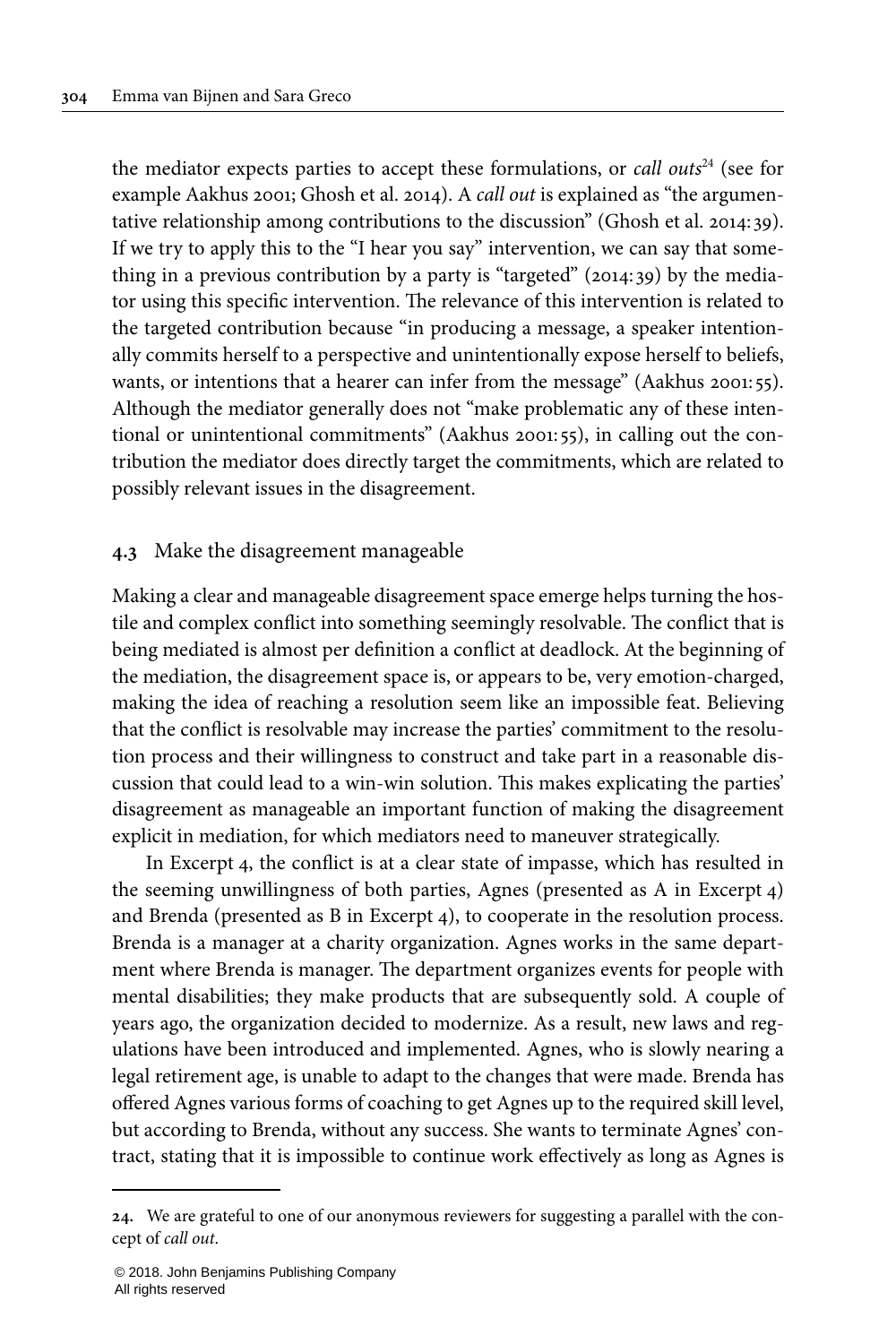employed at the organization. Agnes does not want to leave, saying she will never be able to find another job at her age. She says she is putting in effort, but that Brenda is not providing her with any realistic opportunities for improvement.

#### <span id="page-21-0"></span>Excerpt 4. Team leader and employee

```
((Interruption))
93 M And the difficult thing is that of course I would not mind but I don't have a magic wand, So the moment that you
        are on two sides of a (1.0) you stand you stand on the other side of the of the (.) you're almost sitting at the other<br>side of the table but also stand at two different sides of what for you, would be the solu[tion¡
94 B [That we knew beforehand
(.) that was of course also the starting point and
```
In [Excerpt](#page-21-0) 4, the strategy of visualization, which is part of the presentational devices within a mediator's strategic maneuvering, is particularly interesting. As a presentational device, the mediator visualizes the space of disagreement and thereby tries to make the abstract concept of the disagreement space more tangible in turn 93: Agnes and Brenda are looking at the same issue(s) from opposite sides – they are sitting at opposite sides of the table. By framing the conflict in a tangible manner through the image of sitting at the same table, the idea of finding a resolution to the conflict is presented as more probable than the parties may initially think, for two reasons. First, saying that the parties sit at opposite sides of the same table means framing the conflict as a mere problem of (almost physical) perspectives: the parties are seeing the same problem from different perspectives and, if they are able to listen to each other, they might understand their different points of view and come to a shared solution. Seeing something from different perspectives means that the problem is in the framing and the interpretation of the situation, however, there are no irreconcilable underlying issues. Secondly, sitting at the same table is a powerful image that also conveys some commonalities between the parties: when people agree to sit at the same table, they accept to be participants in a dialogue. In other words, by making the conflict spatial, the mediator places the conflicting parties in the same space.

[Excerpt](#page-22-1) 5 is taken from a conflict in a family real estate business. Paul (P) is the father, founder and main owner of the business and, in his words "the boss". Therese (T) is Paul's eldest daughter. At the time of the mediation, she had been working with Paul as director of one of the sub-divisions of his business for some years. Father and daughter end up in mediation after a major disagreement concerning a problem with one of Therese's employees. This employee had made a serious mistake with an order whilst Therese was on holiday; Paul fired him following this mistake without asking his daughter, who is upset about this unilateral decision. Later on in the interaction, it was revealed that Therese was romantically involved with this employee at the time and that Paul disagreed with their relationship. Prior to [Excerpt](#page-22-1) 5, the mediator had been asking general questions about the conflict to reconstruct what happened. Just before the discussion in [Excerpt](#page-22-1) 5, the mediator asked Paul whether he has other children. Paul says that he has a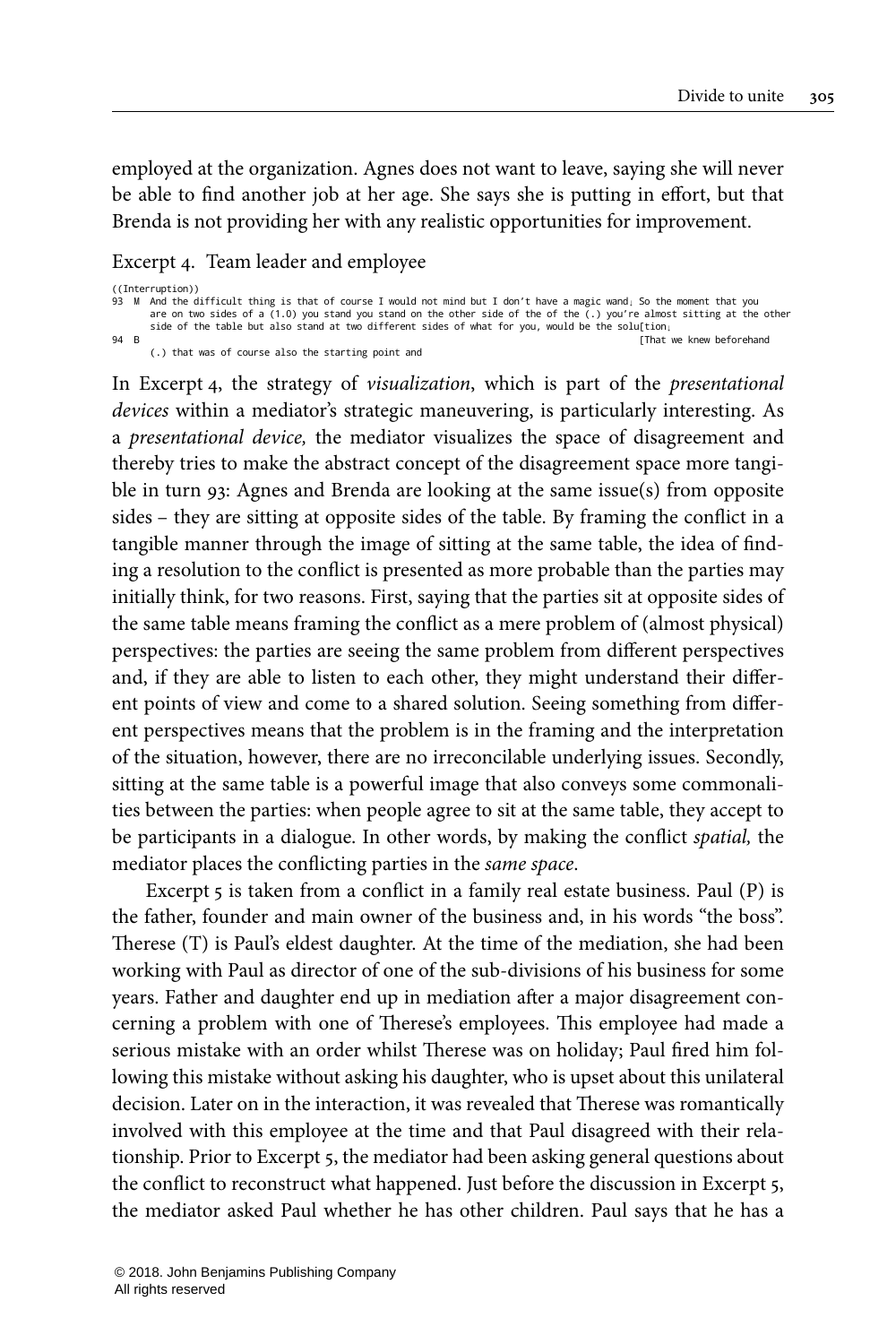younger daughter, Evelyn. The discussion [Excerpt](#page-22-1) 5 begins with the mediator asking whether Evelyn would change her mind about possibly working at the real estate agency, if she were aware of the conflict between her father and older sister.

#### <span id="page-22-1"></span>Excerpt 5. Father and daughter in business

```
79 M =Does she know the difficulty between the two of you your sister ↑
80 T No [no no<br>81 M [She do
           [She doesn't
82 T Evelyn doesn't (.) bother with the business
83 P [No
84 M [Yes
85 T °I mean (.) no°
86 M If she knew about the business ah:: (.) do you think that (.) she would want to be (.) and she knew about the problem
between the two of you today (.) do you think that she would want to become part of the business ↑
87 T [Ah::<br>88 P [Do you- excuse me (.) do you think that it is all relevant <sub>↑</sub> (.) of course you are leading but (.) is this a relevant<br>question <sub>↑</sub>
89 M Well (.) maybe I'll ask your daughter first and (.) if it's not relevant she will tell me
90 T I have no idea which direction you're going but if you think it's a relevant question okay well (.) Evelyn \uparrow (.) I don't
        think she would care (.) anyway of the other
91 M Ya
92 T I don't
93 M Would that be about the same (.) for yourself _1 (.) if she knew about the difficulties today about the two of you (.)
        would she (.) be more likely to come into the business or not ↑
```
In [Excerpt](#page-22-1) 5, a different presentational device is used to show that the disagreement is manageable: the nouns "the difficulty" (turn 79) and "the difficulties" (turn 93), in the last turn, are used to describe the conflict. These nouns refer to the disagreement between the parties. It is noteworthy that the labels 'difficulty' or 'difficulties' are 'mitigated' labels (Caffi [2007\)](#page-28-14), which are used instead of 'the conflict', 'the argument', 'the fight', or 'the dispute', which are less vague and more concrete than 'difficulty'. This choice to mitigate frames the conflict as being resolvable in a way that the straightforward alternatives do not. Here, a resolution is presented not as an impossible feat but as merely 'difficult' to accomplish. Compared to the other options mentioned above, 'difficulty' has a less final and less permanently damaging connotation because it simply signals a rough patch in the normal state of the relationship. Interestingly, choosing to adopt this presentational device obviously implies a choice at the level of topical potential (showing that the parties' tangled mess is actually quite manageable, because it 'only' means discussing a specific selection of issues) based on an evaluation of the audience demand (deep down, parties in mediation want to resolve their conflict, which can be inferred from the fact that they have sought out a third neutral for help). In this case, thus, it is evident how the aspects of strategic maneuvering work together, also at the micro-level of a mediator's linguistic choices, for the functions of making disagreement explicit in mediation.

#### <span id="page-22-0"></span>**4.4** One intervention, all three functions

As a final example, an excerpt is included in which all three strategic functions of making the disagreement explicit, described in the sections above, can be found in one intervention. As in the preceding sections, this section will primarily focus on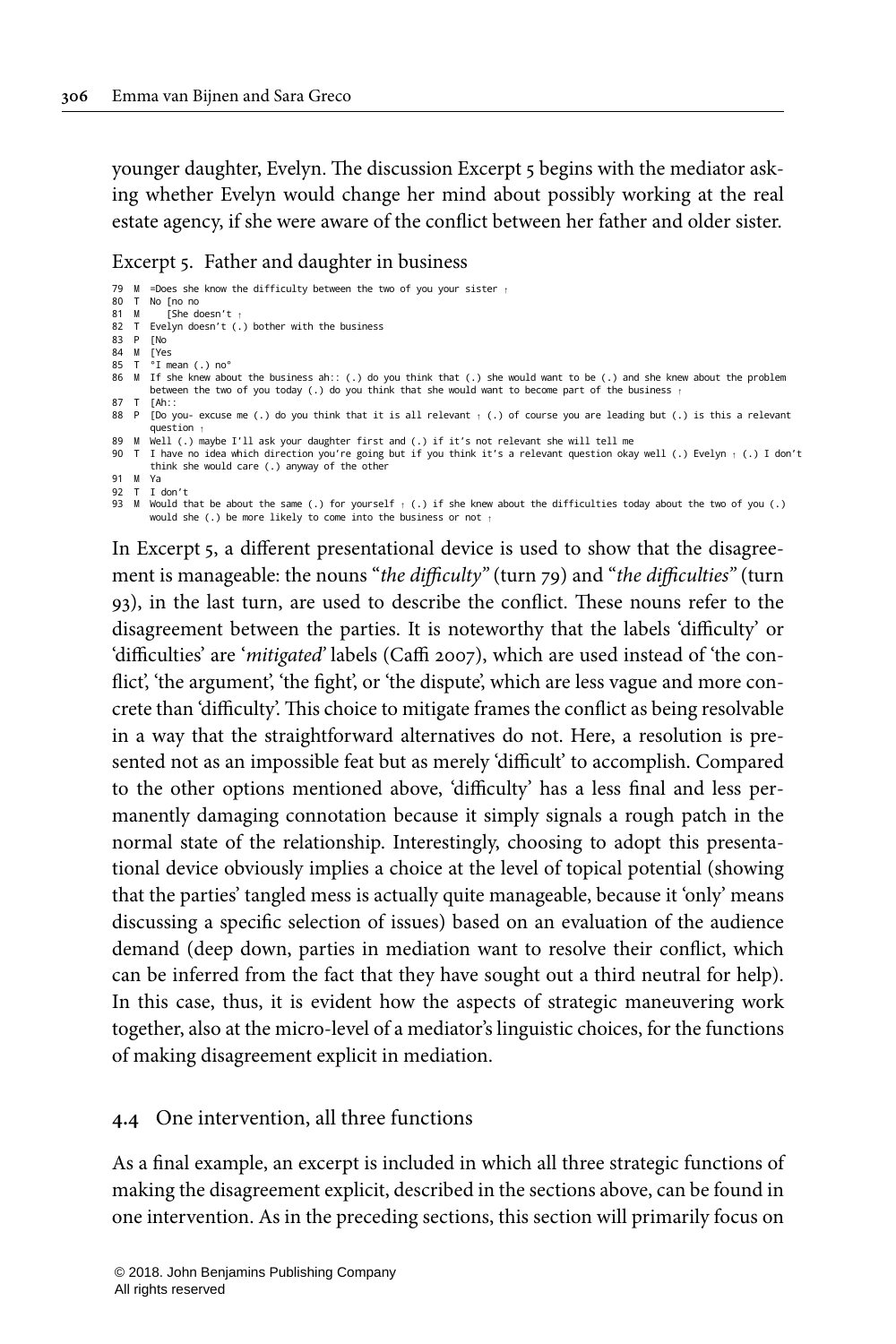the functions of making disagreement explicit; in relation to that, using the three aspects of strategic maneuvering, we will show how the mediator constructed this intervention for these three functions. With this section, we would also like to confirm something that has emerged in the previous analyses: the correspondence between functions and aspects of the strategic maneuvering is not bijective, because one and the same function can be achieved through different aspects at the level of strategic maneuvering.

Mediation of a case is often extended to multiple sessions before possible solutions are found. [Excerpt](#page-23-0) 6 is taken from the first minute of the second mediation session in the mediation process of the 'church board versus sexton' case (see [Section](#page-16-0) 4.2). A co-mediator, who remained passive during the first session, takes over the case between C (head of the church board) and B (church sexton). Fearing that the parties may resume their hostilities with fresh vigor, the mediator takes charge by setting the agenda for this session, by which she tries to establish the real issues of the conflict (function 1).

#### <span id="page-23-0"></span>Excerpt 6. Church board versus sexton

1 M There are a couple of things that I noticed↓ The topic of the conversation at first seemed to be about eh how e:h the tally is accounted for, and and eh how the payment is done regarding (.) the revenue of the community center⊥ But<br>between the lines I hear some other issues as well, namely that some a sort of opposition seems to have bee generated, °I would like to sound you out about that°, seems to have been generated between the old inhabitants of<br>the village and I'll just call it the import (.) and that also caused a shift in the occupation of posts a new people °who are involved in that° (2.0) is that that that correct<sub>1</sub> 2 C Yes [that is correct<br>3 M [that is an elem I°that is an element<sup>o</sup>

4 C we do realize that↓ [That yes this

Function 1: Uncover the real issues. The first turn of [Excerpt](#page-23-0) 6 reveals something interesting in terms of the selection from the topical potential. When the mediator says "the topic at first seemed to be…but between the lines I hear some other issues" the idea is presented that at first the *real* issues are clouded by other contributions to the mediation session. The nature of those "other issues" is sensitive, which could be the reason that these real issues have remained hidden. In any case, by switching the topic to the issues the mediator considers to be relevant to the resolution process, the mediator brings out the real disagreement space, which should be regarded as the main topic for the upcoming discussions on the disagreement. The mediator concludes the intervention itself with a presentational device commonly found at the end of interventions about a mediator's inferences on (the nature of) the parties' disagreement. When proposing a disagreement in such a way, mediators often ask the parties for confirmation of their inferences, with phrases such as "I would like to sound you out about that", or "is that correct", in turn 1. If the proposed main issue in the disagreement is accepted by the parties, an explicit agreement on the real source of disagreement is established and an essential topic for the discussion that may lead to a resolution has been selected for further discussion.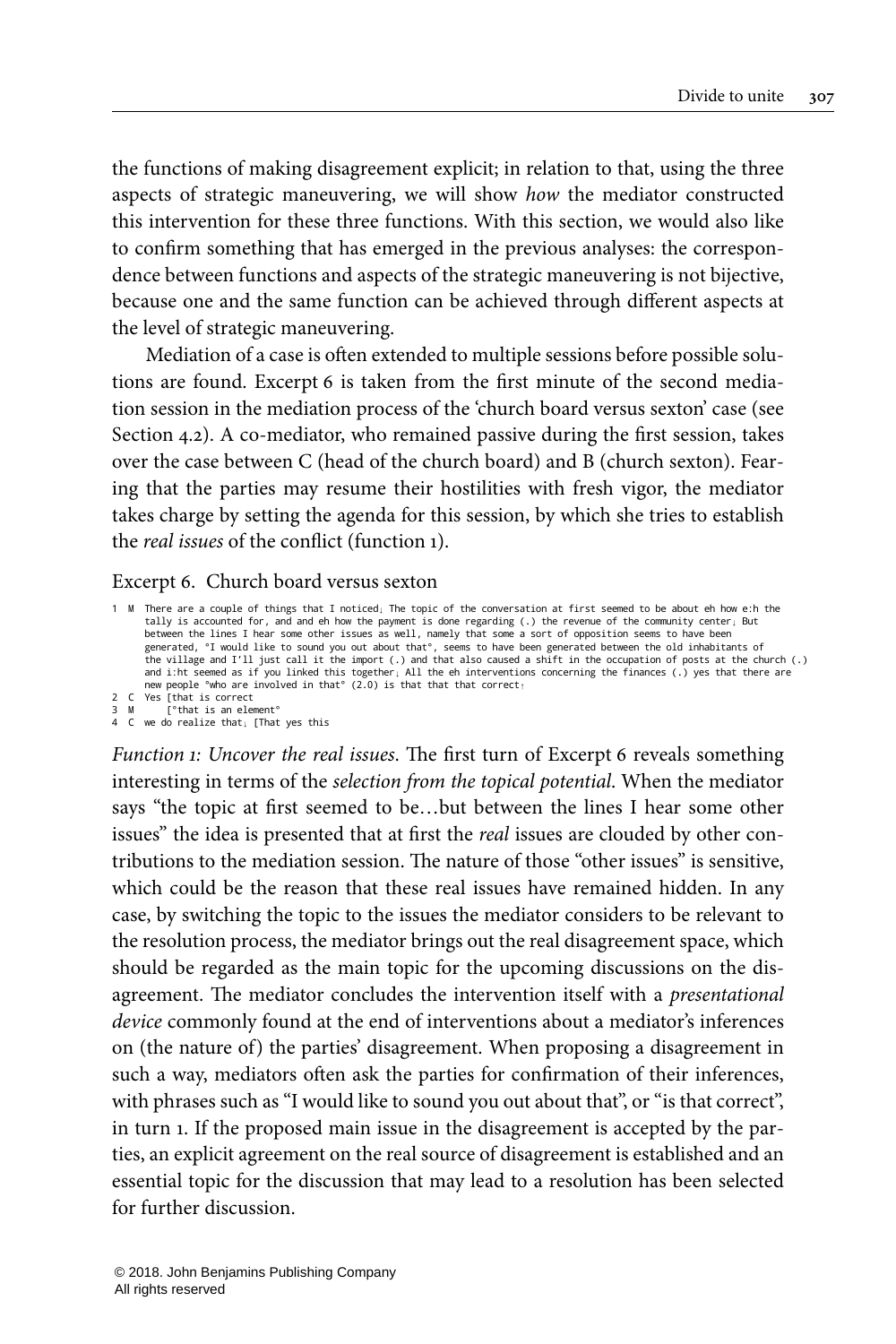Function 2: Emphasize the parties' ownership of the conflict. As concerns the second function of making disagreement explicit i.e., to reestablish the conflict as belonging to the parties, the mediator also makes use of the "I hear you say" intervention strategy that we discussed in [Section](#page-16-0) 4.2. In turn 1 of [Excerpt](#page-23-0) 6, using this presentational device, she presents the underlying issues as coming from the parties, in the form of the call out: "I hear some other issues as well". When the mediator adds "All the eh interventions concerning the finances (.) yes that there are new people °who are involved in that°" (italics added for emphasis), she makes an explicit reference to the parties' previous interventions in the discussion; this is strategically done to show that the real underlying issues are not imposed by the mediator but come from the contributions made by the parties.

Function 3: Make the disagreement manageable. In [Excerpt](#page-23-0) 6, when presenting the disagreement, the mediator also tries to make the conflict more manageable. For instance, at the level of presentational devices, she states that "some sort of opposition seems to" exist (both turn 1). The choice of phrasing that has a clear mitigating effect seems to be aimed at diminishing the possible negative effects of presenting the central issue in the conflict. As we previously stated, the parties did not divulge this issue themselves. Thus, it would seem that the mitigating wording was chosen with the intention of making the disagreement introduced by the mediator appear more manageable. The mediator also uses another presentational device, namely nominalization – the act of transforming verbs into nouns – when saying there is an "opposition" instead of, for example, 'you oppose', for the same function. By turning the verb into a noun, the conflict is presented as an object that is detached from human responsibility. In other words, it has escalated naturally without the agency of any of the parties. The use of nominalization could be explained by the idea that "separating the people from the problem" [\(Fisher,](#page-28-10) Ury and Patton 1991) makes the conflict more manageable, because it does not permit a blame game. The nouns "the difficulty' and 'the difficulties' signify problems that exist independently from the parties. When referring to the noun, the mediator and parties can address the problem as a separate entity. Although the noun "the opposition" is an abstract concept, conceiving it as such is a strategic move by the mediator. The disagreement as a problem that exists externally can, figuratively, be placed in the middle of the discussion table as something the parties can solve together without blame and concessions causing face loss of those involved in the conflict. It could be said that the choices made in terms of presentational devices to make the disagreement more manageable for the parties suggests that the wording was intentionally chosen and adjusted to meet audience demands. If the disagreement is to be made more manageable for the parties, a mediator may choose specific presentational devices, such as mitigating phrases or nominalization, to best suit the intended audience and their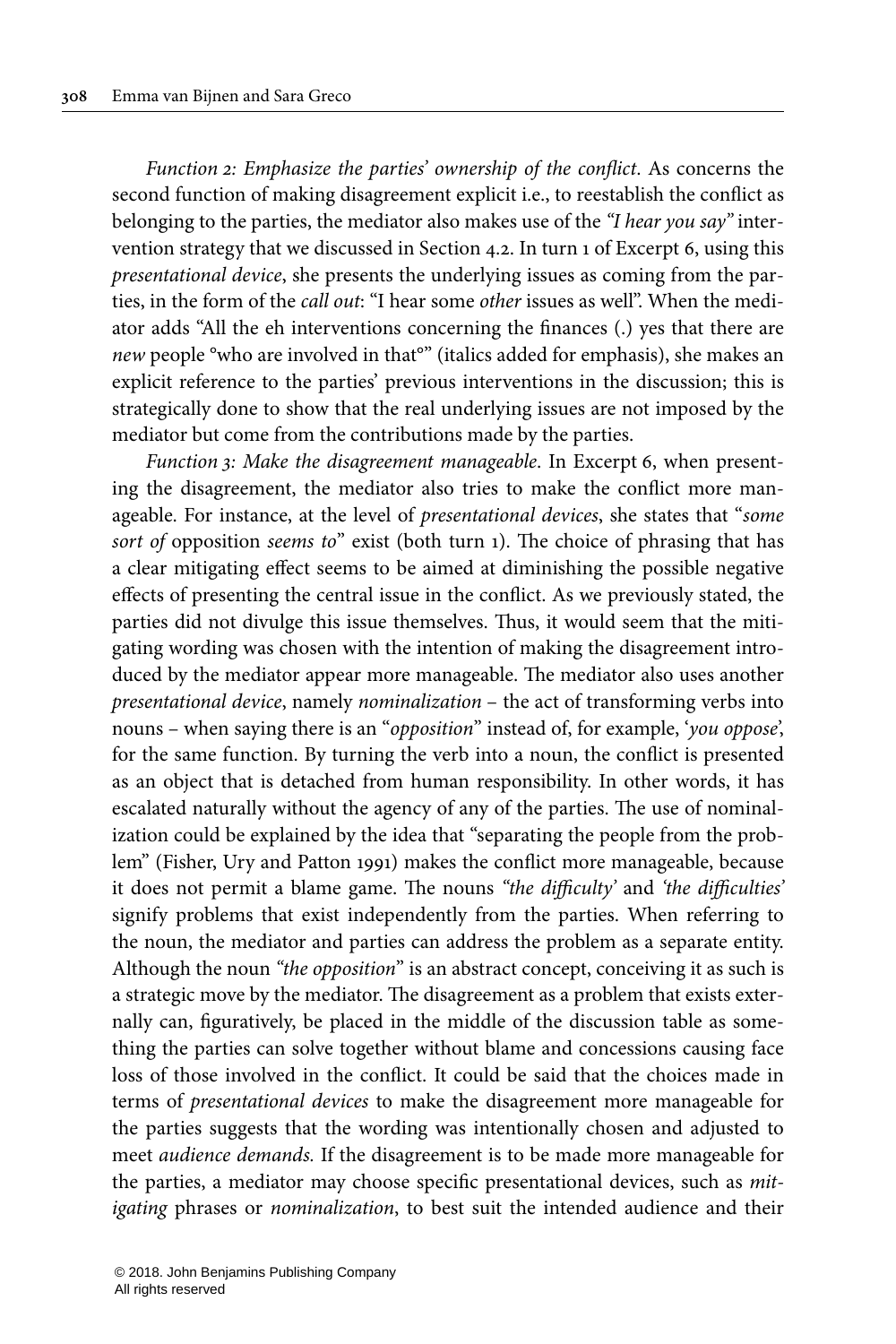needs at that moment, which in conflict mediation are the parties and their needs in light of the common aim of finding a mutually beneficial resolution.<sup>25</sup> Both these stylistic choices, mitigation and nominalization, help the mediator achieve the goal of this specific function of making the disagreement explicit: to make the disagreement (seem more) manageable.

## <span id="page-25-0"></span>**5. Conclusion**

In order for mediation to be successful and the resolution to be sustainable, it is important that mediators are able to make the disagreement explicit. Our findings reveal that making the disagreement explicit seems to be a deliberate action undertaken by mediators in ways that are in line with both the rhetorical and dialectical goals – to effectively help the parties resolve their own conflict in a reasonable way.

In particular, three different functions of identifying and elucidating issues were identified: (1) uncovering the real issues, (2) establishing the conflict as belonging to the parties, and (3) presenting the disagreement as manageable.

The first function is essential for parties in their quest to find well-founded solutions for their problems. The image of an iceberg is often used in professional mediation training to show that the parties often start mediation knowing very little about their own conflict (the tip of the iceberg). Uncovering the real issues means enabling parties to discuss their real problems, whereby mediators are able to design a context in which argumentative discussions may take place on the issues relevant to the conflict. If this discussion on all relevant issues does not take place, the parties risk finding a resolution to the conflict that is incomplete, illfocused and, therefore, not durable. When mediators attempt to make the issues

**<sup>25.</sup>** In this relation, the mediator's formulation of "between the old inhabitants and I'll just call it the import" is particularly striking in terms of presentational devices and audience demand. The mediator does not use the more conventional dichotomy of 'old (inhabitants) versus new (inhabitants)', and instead presents the parties with the distinction between "old (inhabitants) versus *import*". This word choice could signal that Bonnie is the primary audience of this intervention and that the phrasing of the intervention is adjusted to the audience's demands. Bonnie is a longtime inhabitant of the old village, whilst Colin, and the rest of the church board, are from the nearby city. The word import objectifies the group of people that more conventionally could have been called the "new inhabitants". The wording seems to reflect the sentiment expressed by Bonnie about the group of new inhabitants making up the new church board, to which Colin belongs. Additionally, we may regard the mitigation "I'll just call it" as constructed with Colin in mind, since this mitigation helps the mediator to distance himself from the objectifying label of import, as if to say 'I'll just call it this for the sake of adjustment to audience demand, but this is not my personal stance'.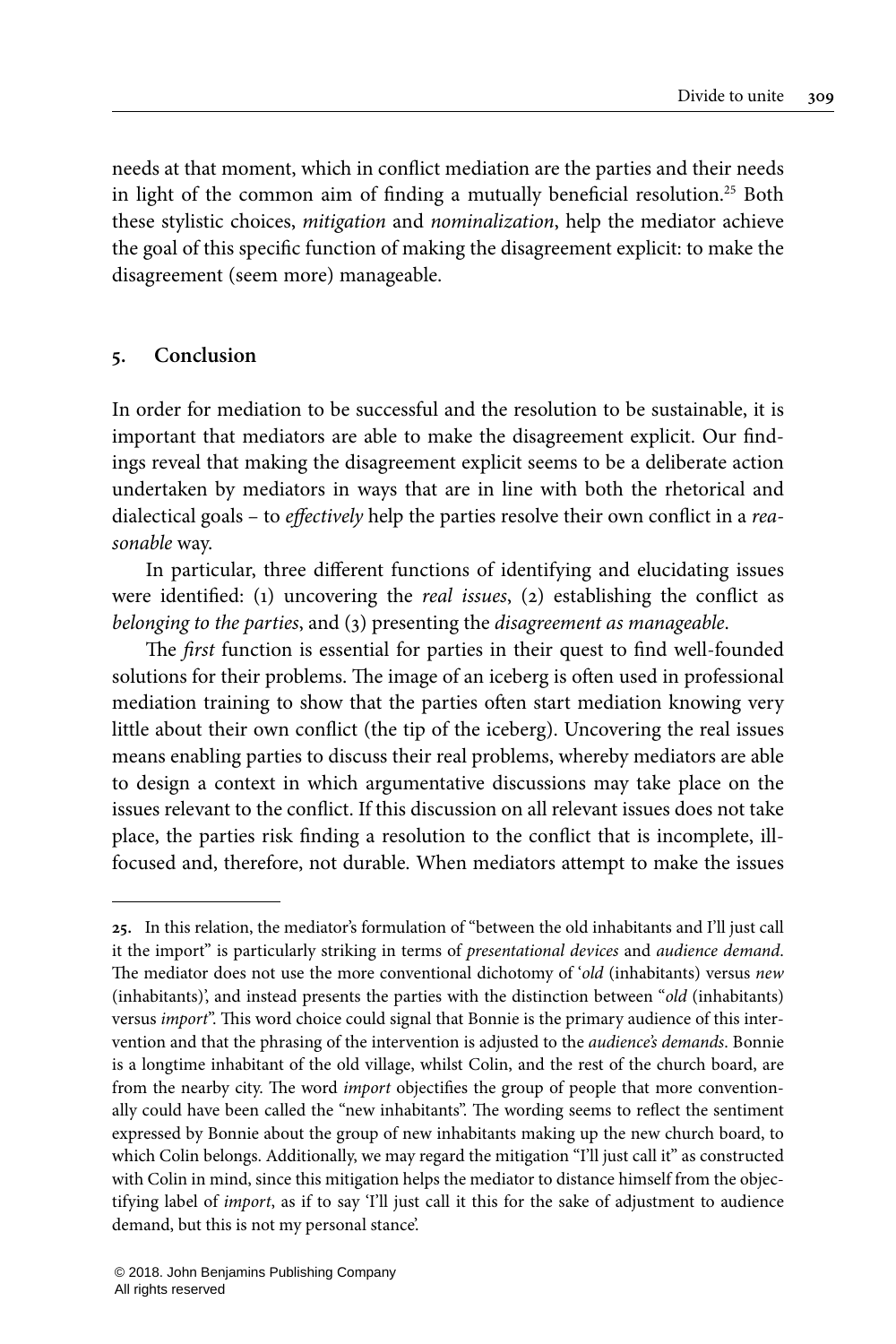that are relevant to the conflict explicit, they move strategically. In the interventions in which mediators attempt to make the real issues explicit, the aspect of topical selection is most salient. However, putting any emphasis on disagreements by introducing them as topics to the mediation is risky, especially in conflicts where there are hidden issues that are related to emotion-charged interests. This makes a strategic design of interventions all the more important. In emotional cases, mediators may set the agenda of topics to be discussed by identifying some issues that they sense are more straightforward and more easily answered by the parties, before tackling the (even) heavier issue(s).

The second function of making the disagreement explicit is to identify and elucidate the conflict as a disagreement of which only the parties have ownership. More specifically, in order to warrant neutrality, mediators are shown to distance themselves from the conflict by establishing the disagreement as belonging to parties. In order to do this, mediators must move strategically, and may do so by means of a very specific presentational device, which we labeled: 'I hear you say' interventions. In these interventions, mediators reflect the stances of the parties towards a specific issue that usually remains implicit. By making the standpoints, or arguments in support of the standpoints, explicit instead of the issues, disagreements are presented and emphasized as belonging to the parties. Distancing themselves from the conflict is important because mediators cannot take stances towards issues, or they risk becoming active participants in the discussion instead of neutral discourse facilitators.

The third function of making disagreement explicit is to make the disagreement seem (more) manageable to the parties. The parties that enter into mediation often regard their conflict as unresolvable, at least in a win-win format. In order to solidify the parties' commitment to the resolution process and motivate their constructive participation, mediators may attempt to present the conflict as resolvable, or manageable. Several presentational devices in particular may be employed to make the disagreement explicit whilst mitigating, namely; *visualiza*tion, in order to make the abstract concept of the parties' disagreement more tangible; mitigating word choices to define disagreements and alleviate the negative connotation of labelling disagreements; and nominalization in order to separate 'the parties from the problem', by presenting the conflict's origins as detached from human responsibility.

We have used the concept of strategic maneuvering as a theoretical and analytical tool. This has enabled us to connect the functions of making disagreement explicit to the means that mediators use to achieve these functions. In strategic maneuvering, as we argued in Section 2.3, means and functions are connected. However, investigating the means as related to the aspects of strategic maneuvering cannot be done without taking into account, as the analyses often showed (see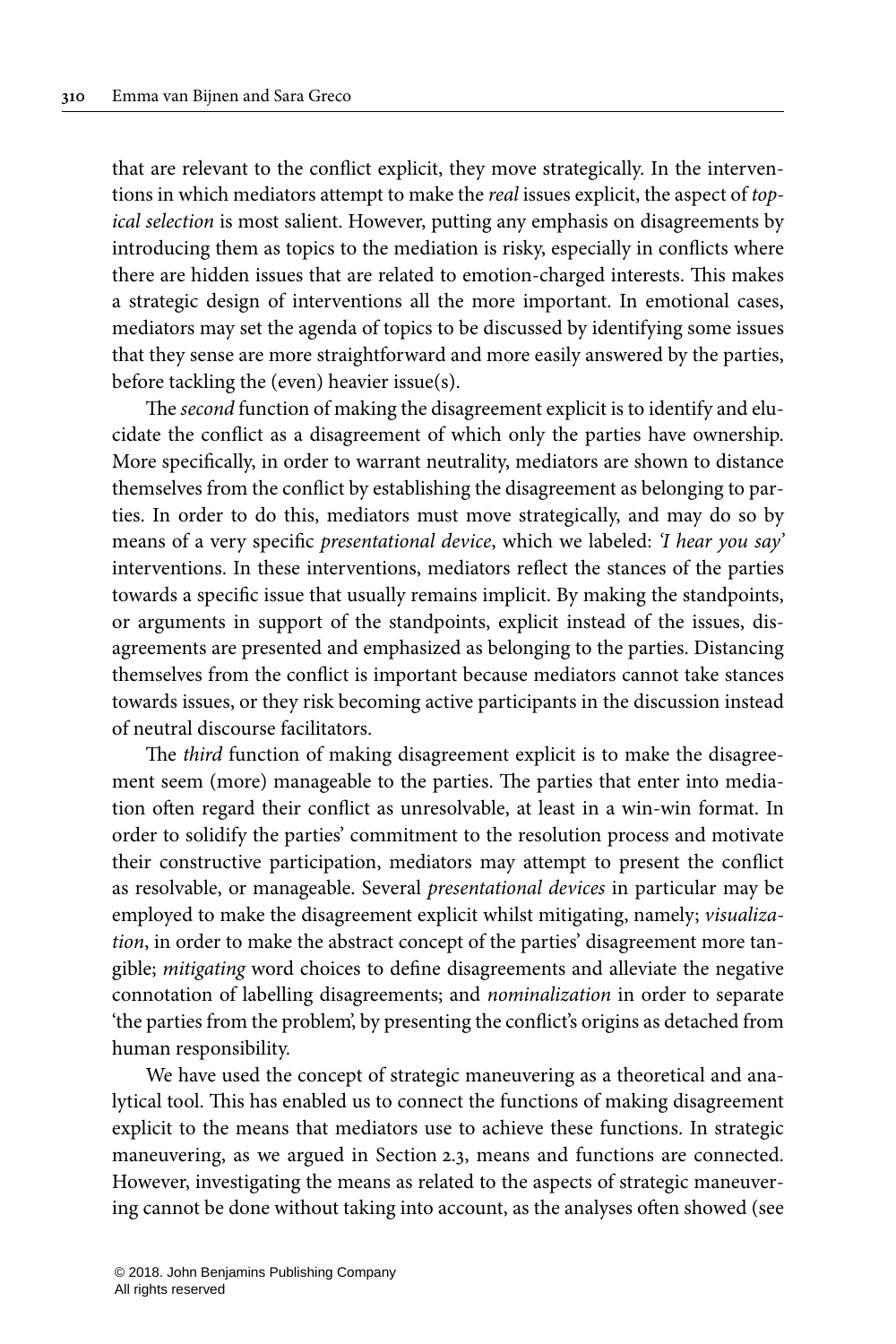[Section](#page-12-0) 4), that the three aspects are actually interconnected, even when one is more prominent.

As shown in [Section](#page-12-0) 4, the three specific functions of making disagreement explicit may be found in one single intervention as well, which are realized by means of a combination of aspects within the mediator's strategic maneuvering. There are some limitations of our study that need to be acknowledged. We relied on a relatively large corpus for this qualitative study; nevertheless, the study is intended as an explorative study. This implies that the three functions that we have identified as recurrent and prominent in our corpora are by no means final or exhaustive; further research on this topic could reveal other functions and other means of making disagreement explicit. In any case, so far, our findings do not reveal a strict bijective relation between one aspect of strategic maneuvering and one function of making disagreement explicit; the situation we have illustrated is more nuanced. This is the reason why we organized our analysis starting from functions and not from the aspects of strategic maneuvering.

Overall, this paper contributes to the argumentative study of mediators' strategic maneuvering by shedding light on new functions of specific strategies that had not been considered up to now. Our analysis is based on a growing collection of examples of dispute mediation, collected by our research group at the Institute of Argumentation Linguistics and Semiotics (IALS) at Università della Svizzera italiana (USI). Extending the empirical basis of the analysis could potentially reveal other functions of making disagreement explicit in mediation sessions.

At a more general level, this paper has demonstrated how strategic maneuvering and the conciliation between rhetorical and dialectical goals happens in a specific case: the design process of people's discussions by (external) neutral third parties. Despite their role as neutral third parties, mediators do have rhetorical goals: they want and need disputants to settle their conflict through a successful mediation process, if only to build their professional reputation. However, these rhetorical goals can only be achieved through the parties' dialectical commitment. In other words, if the parties are unwilling to enter a reasonable argumentative discussion about their disagreement, the mediator's rhetorical goals will not be attained. This allows us to identify a particular, other-dependent form of strategic maneuvering, which is typical for mediators: mediators are dependent on the dialectical commitment of the parties in order to achieve their own rhetorical goals. This other-dependent strategic maneuvering may qualify the neutral role of the mediator; it helps explain what it means for a mediator to be a non-canonical arguer (Greco [Morasso](#page-29-1) 2011) who plays a paradoxical role [\(Aakhus](#page-28-1) 2003). Further research on dispute mediation and other forms of formal and informal conflict resolution might help determine whether this is applicable to all forms of neutral conflict resolution facilitation.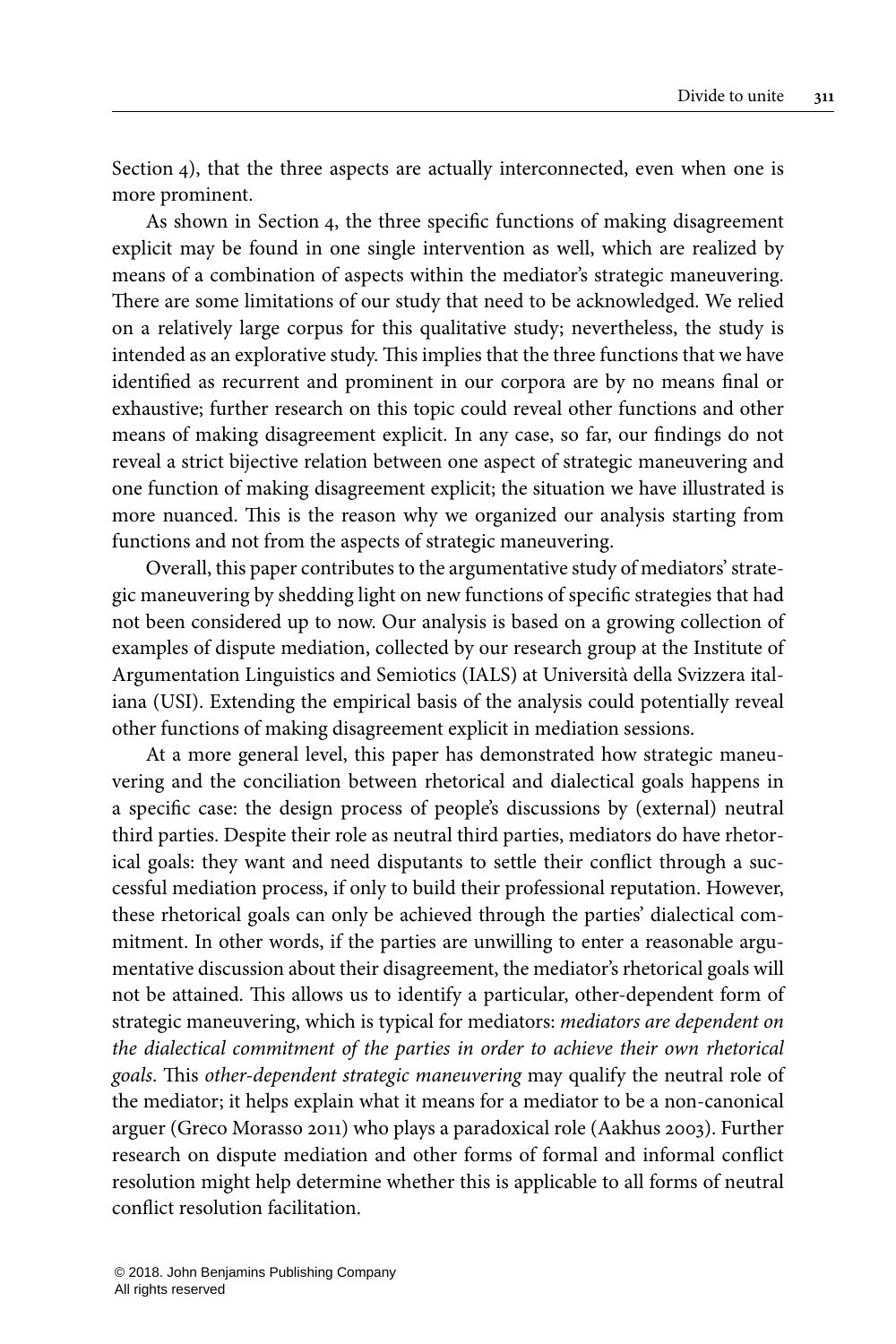#### **Acknowledgements**

A first draft of this paper was presented at the Rhetoric Society of Europe Conference, which was held on 3–5 July 2017 at the University of East Anglia (EN). We are grateful to the participants of this conference for their useful feedback, which has helped us to develop and improve our paper. Moreover, we are indebted to Andrea Balbo for his precious support on the exploration of the primary and secondary sources concerning the classical literature on divisio, and to three anonymous reviewers for their valuable suggestions.

#### **References**

- <span id="page-28-12"></span>Aakhus, Mark. 2001. Designing web-based interactional tools to support learning from experience. In Proceedings of the Sixth International Workshop on the Language-Action Perspective on Communication Modelling, M. Schoop and J. Taylor Eds: 51–67.
- <span id="page-28-1"></span>Aakhus, Mark. 2003. Neither naive nor critical reconstruction: Dispute mediators, impasse, and the design of argumentation. Argumentation 17(3): 265–290. [https://doi.org/10.1023/A:1025112227381](https://doi.org/10.1023%2FA%3A1025112227381)
- <span id="page-28-5"></span>Aakhus, Mark. 2007. Communication as design. Communication monographs 74(1): 112–117. [https://doi.org/10.1080/03637750701196383](https://doi.org/10.1080%2F03637750701196383)
- <span id="page-28-6"></span>Berti, Emanuele. 2007. Scholasticorum studia. Seneca il Vecchio e la cultura retorica e letteraria della prima età imperiale. Pisa: Giardini Editori e Stampatori.
- <span id="page-28-11"></span>Brenninkmeijer, Alex F. M., Karen van Oyen, Hugo Prein, and Paul Walters. 2005. Handboek mediation. The Hague: Sdu Uitgevers.
- <span id="page-28-9"></span>Burr, Anne M. 2002. Confidentiality in mediation communications: A privilege worth protecting. Dispute Resolution Journal 57(1): 64–70.
- <span id="page-28-0"></span>Burrell, Nancy A., and Sally M. Vogl. 1990. Turf-side conflict mediation for students. Conflict Resolution Quarterly 7(3): 237–250.
- <span id="page-28-14"></span>Caffi, Claudia. 2007. Mitigation. Amsterdam: Elsevier.
- <span id="page-28-3"></span>Colatrella Jr., Michael T. 2000. Court-performed mediation in the People's Republic of China: A proposed model to improve the United States federal district courts' mediation programs. Ohio State Journal on Dispute Resolution 15: 391–424.
- <span id="page-28-2"></span>Currie, Cris. 2004. Mediating off the Grid. Dispute Resolution Journal 59(2): 8–15.

<span id="page-28-8"></span>Deason, Ellen E. 2001. The Quest for Uniformity in Mediation Confidentiality: Foolish Consistency or Crucial Predictability. Marquette Law Review 85:79–111.

- <span id="page-28-4"></span>Deng, Yiheng. 2012. Strategy to alleviate adversity in Chinese mediation: a discourse analysis on real Chinese mediation sessions. Chinese Journal of Communication 5(4): 417–436. [https://doi.org/10.1080/17544750.2012.723386](https://doi.org/10.1080%2F17544750.2012.723386)
- <span id="page-28-7"></span>Freedman, Lawrence R., and Michael L. Prigoff. 1986. Confidentiality in Mediation: The Need for Protection. Ohio State Journal on Dispute Resolution 2: 37–46.
- <span id="page-28-10"></span>Fisher, Roger, William L. Ury, and Bruce Patton. 1991. Getting to Yes: Negotiating agreement without giving in. London: Penguin Books.
- <span id="page-28-13"></span>Ghosh, Debanjan, Smaranda Muresan, Nina Wacholder, Mark Aakhus, and Matthew Mitsui. 2014. Analyzing argumentative discourse units in online interactions. In Proceedings of the First Workshop on Argumentation Mining: 39–48. [https://doi.org/10.3115/v1/W14](https://doi.org/10.3115%2Fv1%2FW14-2106)‑2106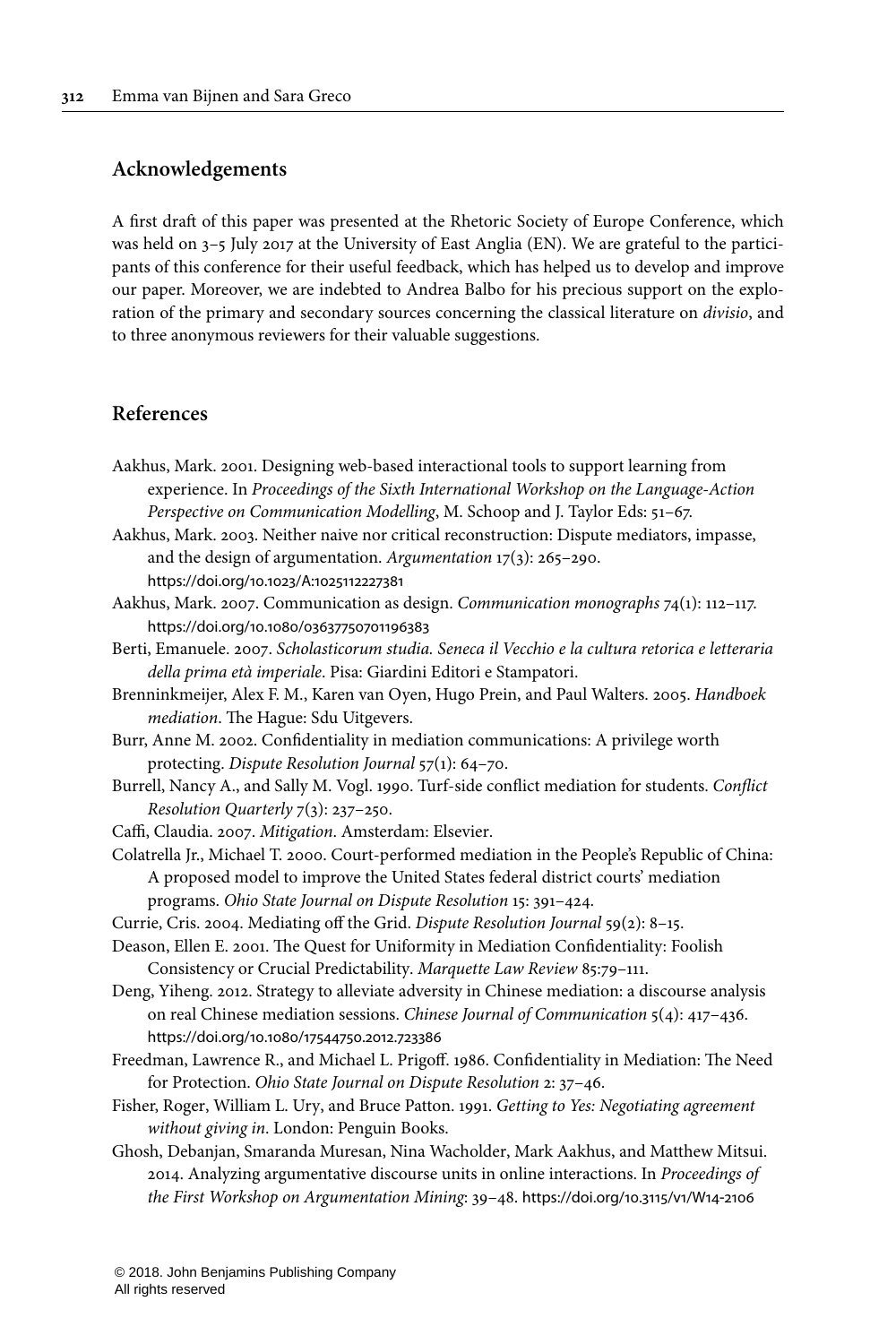<span id="page-29-16"></span>Glasl, Friedrich. 2004. Selbsthilfe in Konflikten. Konzepte- Übungen – Praktische Methoden. Stuttgart/Bern: Freies Geistesleben.

<span id="page-29-17"></span>Greco Morasso, Sara. 2008. The ontology of conflict. Pragmatics & Cognition 16 (3): 540-567. [https://doi.org/10.1075/pc.16.3.06gre](https://doi.org/10.1075%2Fpc.16.3.06gre)

<span id="page-29-1"></span>Greco Morasso, Sara. 2011. Argumentation in dispute mediation: A reasonable way to handle conflict (Vol. 3). Amsterdam: John Benjamins Publishing. [https://doi.org/10.1075/aic.3](https://doi.org/10.1075%2Faic.3)

<span id="page-29-10"></span>Greco Morasso, Sara. 2012. Argomentare per superare il conflitto: L'argomentazione nella mediazione. Sistemi Intelligenti 24 (3): 481–502.

- <span id="page-29-7"></span>Greco, Sara. 2018. Designing dialogue: Argumentation as conflict management in social interaction. Tranel – Travaux neuchâtelois de linguistique 68: 7–15. Available open-access at [http://www.unine.ch/files/live/sites/tranel/files/tranel/68/7-15\\_Greco.pdf](http://www.unine.ch/files/live/sites/tranel/files/tranel/68/7-15_Greco.pdf)
- <span id="page-29-18"></span>Haynes, John M. 1994. The fundamentals of family mediation. New York: State University of New York Press.
- <span id="page-29-14"></span>Haynes, John M., and Gretchen L. Haynes. 1989. Mediating divorce. Casebook of strategies for successful family negotiation. San Francisco: Jossey-Bass.
- <span id="page-29-0"></span>Herman, Margaret S. 2006. Handbook of Mediation: Bridging Theory, Research, and Practice. Oxford: Blackwell. [https://doi.org/10.2307/746145](https://doi.org/10.2307%2F746145)
- <span id="page-29-5"></span>Jackson, Sally, and Scott Jacobs. 1980. Structure of conversational argument: Pragmatic bases for the enthymeme. Quarterly Journal of Speech 66: 251–265. [https://doi.org/10.1111/b.9781405127424.2006.x](https://doi.org/10.1111%2Fb.9781405127424.2006.x)
- <span id="page-29-2"></span>Jacobs, Scott. 2002. Maintaining neutrality in dispute mediation: Managing disagreement while managing not to disagree. Journal of Pragmatics 34 (10): 1402–1426.
- <span id="page-29-13"></span>Janier, Mathilde, and Chris Reed. 2017. Towards a theory of close analysis for dispute mediation discourse. Argumentation 31(1): 45–82. [https://doi.org/10.1007/s10503](https://doi.org/10.1007%2Fs10503-015-9386-y)‑015‑9386‑y
- <span id="page-29-3"></span>Kim, Nam H., James Wall Jr, Dong-Won Sohn, and Jay Kim. 1993. Community and industrial mediation in South Korea. Journal of Conflict Resolution 37(2): 361–381. [https://doi.org/10.1080/00335638009383524](https://doi.org/10.1080%2F00335638009383524)
- <span id="page-29-15"></span>Meier, Isaak. 2003. Mediation and conciliation in Switzerland. In Global Trends in Mediation, ed. by Nadja Alexander: 341–357. Köln: Centrale für Mediation. [https://doi.org/10.1007/s10503](https://doi.org/10.1007%2Fs10503-015-9386-y)‑015‑9386‑y
- <span id="page-29-8"></span>Montefusco, Lucia. 1987. La funzione della "partitio" nel discorso oratorio. In Studi di retorica oggi in Italia, ed. by A. Pennacini, 69–85. Bologna: Pitagora. [https://doi.org/10.1177/0022002793037002006](https://doi.org/10.1177%2F0022002793037002006)
- <span id="page-29-6"></span>Plantin, Christian. 1996. Le trilogue argumentatif. Présentation de modèle, analyse de cas. Langue Française 112: 9–30. [https://doi.org/10.3406/lfr.1996.5358](https://doi.org/10.3406%2Flfr.1996.5358)
- <span id="page-29-9"></span>Porter, James E. 1990. Divisio as em-/de-powering topic: A basis for argument in rhetoric and composition. Rhetoric Review 8(2): 191–205. [https://doi.org/10.1080/07350199009388893](https://doi.org/10.1080%2F07350199009388893)
- <span id="page-29-11"></span>Putnam, Linda L., and Michael E. Holmer. 1992. Communication perspectives on negotiation. In Communication and Negotiation, ed. by Linda L. Putnam, and Michael E. Roloff, 128–155. Newbury Park: Sage. [https://doi.org/10.4135/9781483325880.n7](https://doi.org/10.4135%2F9781483325880.n7)
- <span id="page-29-4"></span>Ran, Yongping, and Linsen Zhao. 2018. Building mutual affection-based face in conflict mediation: A Chinese relationship management model. Journal of Pragmatics 129: 185–198. [https://doi.org/10.3406/lfr.1996.5358](https://doi.org/10.3406%2Flfr.1996.5358)
- <span id="page-29-12"></span>Susskind, Lawrence. 2010. Looking at negotiation and dispute resolution through a CA/DA lens. Negotiation Journal 26 (2): 163–166. [https://doi.org/10.1080/07350199009388893](https://doi.org/10.1080%2F07350199009388893)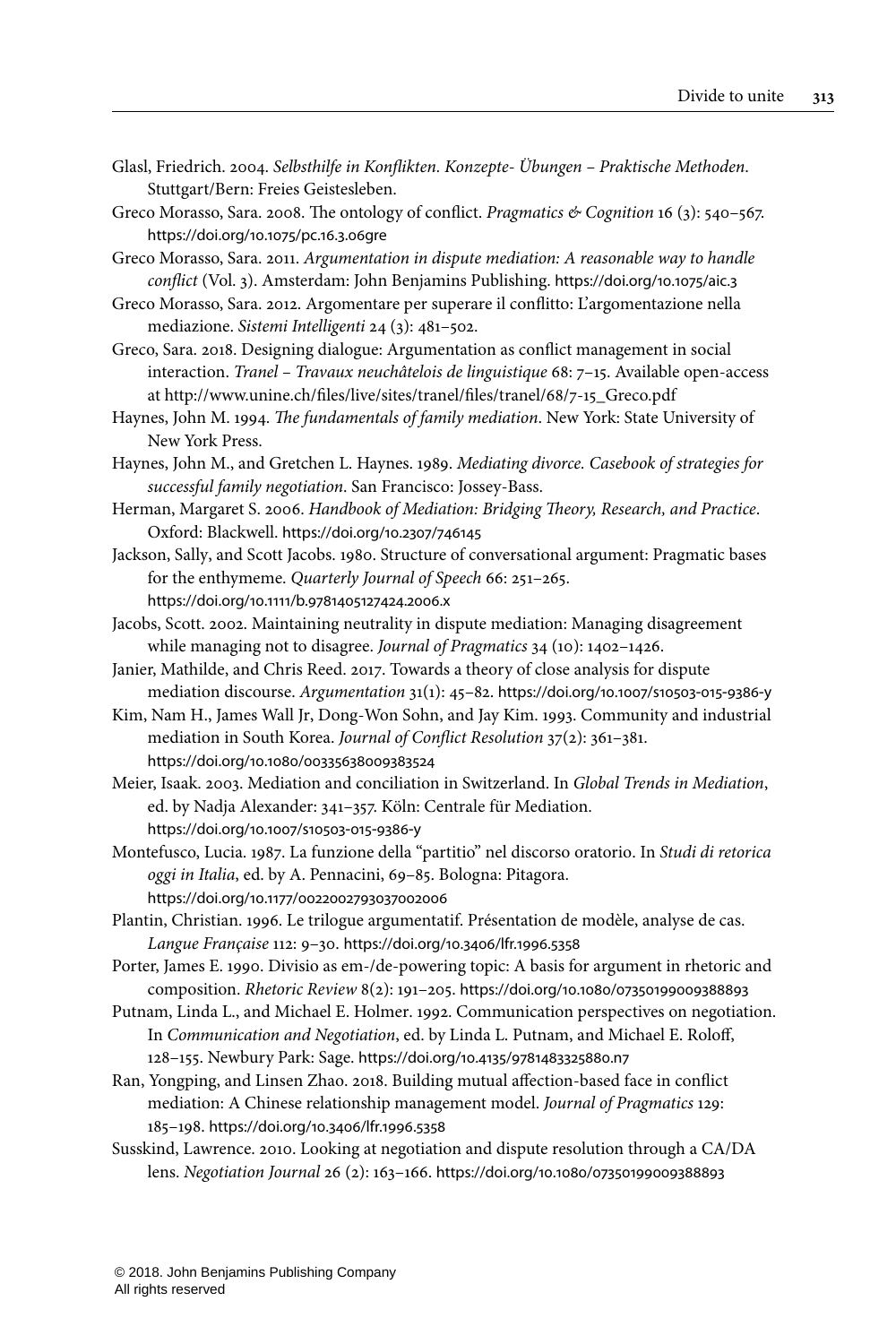- <span id="page-30-3"></span>Tabucanon, Gill M. P., James Wall Jr, and Wan Yan. 2008. Philippine Community Mediation, Katarungang Pambarangay. Journal of Dispute Resolution 2(5): 1–14. [https://doi.org/10.4135/9781483325880.n7](https://doi.org/10.4135%2F9781483325880.n7)
- <span id="page-30-11"></span>Traverso, Véronique. 1999. L'analyse des conversations. Paris: Nathan. [https://doi.org/10.1016/j.pragma.2018.01.013](https://doi.org/10.1016%2Fj.pragma.2018.01.013)
- <span id="page-30-8"></span>van Eemeren, Frans H. (Ed.). 2001. Crucial concepts in argumentation theory. Amsterdam: Amsterdam University Press. [https://doi.org/10.1111/j.1571](https://doi.org/10.1111%2Fj.1571-9979.2010.00264.x)‑9979.2010.00264.x
- van Eemeren, Frans H. (Ed.). 2009. Examining argumentation in context: Fifteen studies on strategic maneuvering (Vol. 1). Amsterdam: John Benjamins Publishing. [https://doi.org/10.1075/aic.1](https://doi.org/10.1075%2Faic.1)
- <span id="page-30-0"></span>van Eemeren, Frans H. 2010. Strategic maneuvering in argumentative discourse: Extending the pragma-dialectical theory of argumentation (Vol. 2). Amsterdam: John Benjamins Publishing. [https://doi.org/10.1515/9783110846089](https://doi.org/10.1515%2F9783110846089)
- <span id="page-30-6"></span>van Eemeren, Frans H., and Rob Grootendorst. 1984. Speech acts in argumentative discussions: A theoretical model for the analysis of discussions directed towards solving conflicts of opinion (Vol. 1). Berlin: Walter de Gruyter. [https://doi.org/10.5117/9789053565230](https://doi.org/10.5117%2F9789053565230)

<span id="page-30-1"></span>van Eemeren, Frans H., Rob Grootendorst, Sally Jackson, and Scott Jacobs. 1993. Reconstructing argumentative discourse. Tuscaloosa: University of Alabama.

- <span id="page-30-7"></span>van Eemeren, Frans H., and Grootendorst, R. 2004. A systematic theory of argumentation: The pragma-dialectical approach (Vol. 14). Cambridge: Cambridge University Press. [https://doi.org/10.1075/aic.1](https://doi.org/10.1075%2Faic.1)
- <span id="page-30-9"></span>van Eemeren, Frans H., Bart Garssen, Erik C. Krabbe, A. Francisca Snoeck Henkemans, Bart Verheij, and Jean H. M. Wagemans. 2014. Handbook of argumentation theory. Dordrecht: Springer. [https://doi.org/10.1080/00028533.2009.11821708](https://doi.org/10.1080%2F00028533.2009.11821708)
- <span id="page-30-10"></span>van Eemeren, Frans H., and Peter Houtlosser. 2009. How should one respond to fallacious moves? Argumentation and Advocacy 45(4): 198–206. [https://doi.org/10.1075/aic.2](https://doi.org/10.1075%2Faic.2)
- <span id="page-30-12"></span>van Rees, M. Agnes. 1992. The use of language in conversation. An introduction to research in conversational analysis. Amsterdam: Sic Sat. [https://doi.org/10.1007/978](https://doi.org/10.1007%2F978-90-481-9473-5)‑90‑481‑9473‑5
- <span id="page-30-2"></span>Vasilyeva, Alena L. 2017. Strategic manoeuvring in dispute mediation. Argumentation & Advocacy 53 (3): 234–251. [https://doi.org/10.1080/00028533.2017.1341452](https://doi.org/10.1080%2F00028533.2017.1341452)
- <span id="page-30-4"></span>Wall, James A., Nimet Beriker, and Sharon Wu. 2010. Turkish community mediation. Journal of Applied Social Psychology 40: 2019–2042. [https://doi.org/10.1080/00028533.2017.1341452](https://doi.org/10.1080%2F00028533.2017.1341452)
- <span id="page-30-5"></span>Wall, James A., and Timothy Dunne. 2012. Mediation research: A current review. Negotiation Journal 28: 217–244. [https://doi.org/10.1111/j.1559](https://doi.org/10.1111%2Fj.1559-1816.2010.00649.x)‑1816.2010.00649.x